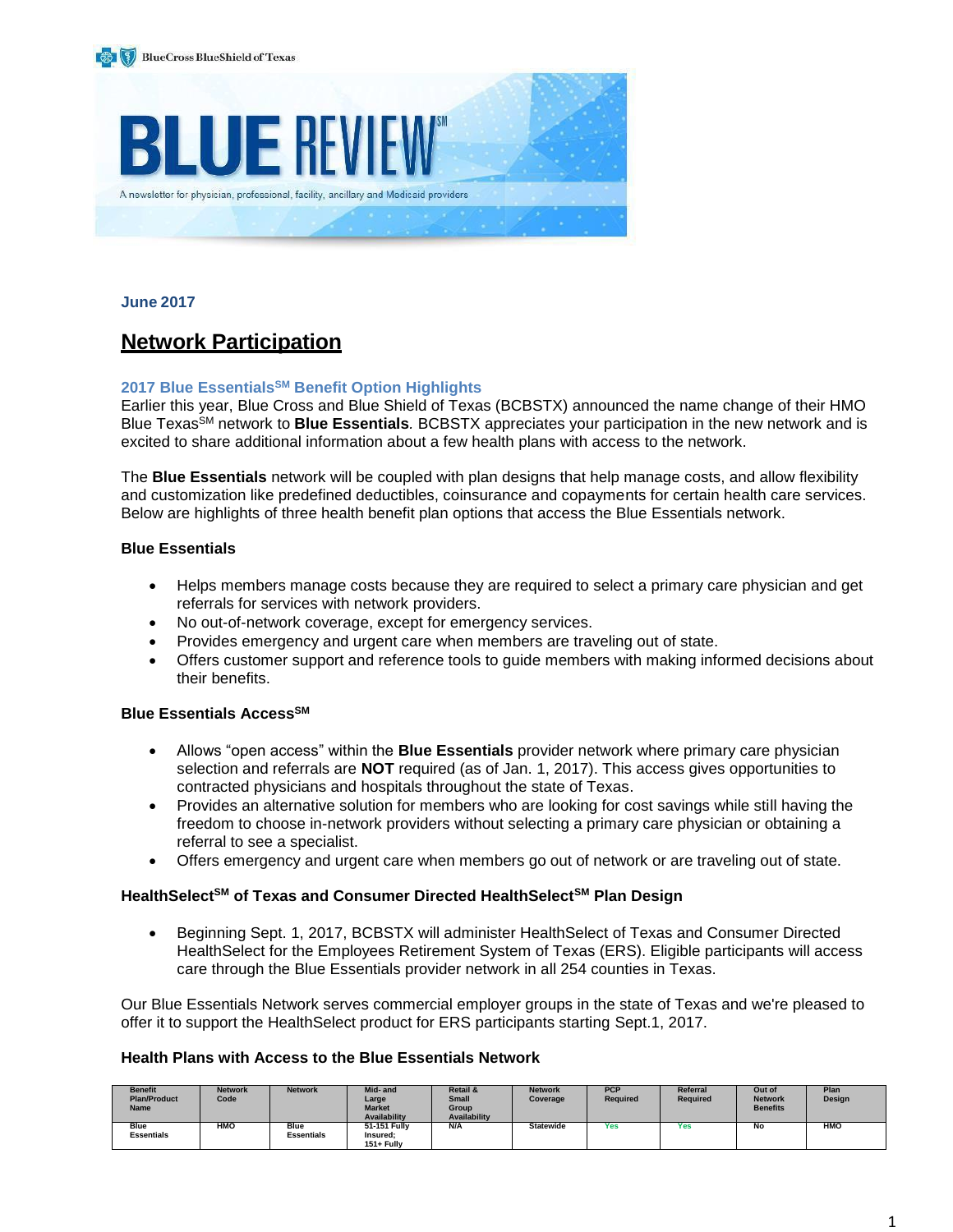|                                                    |            |                                  | Insured &<br>Self-<br>funded/ASO                                           |            |                  |                                                        |                                                 |     |                                   |
|----------------------------------------------------|------------|----------------------------------|----------------------------------------------------------------------------|------------|------------------|--------------------------------------------------------|-------------------------------------------------|-----|-----------------------------------|
| <b>Blue</b><br><b>Essentials</b><br>Access         | <b>HMO</b> | <b>Blue</b><br><b>Essentials</b> | 51-151 Fully<br>Insured;<br>151+ Fully<br>Insured &<br>Self-<br>funded/ASO | <b>N/A</b> | <b>Statewide</b> | <b>No</b>                                              | <b>No</b>                                       | No  | <b>HMO Open</b><br><b>Access</b>  |
| <b>HealthSelect</b><br>of Texas                    | <b>HME</b> | Blue<br><b>Essentials</b>        | $ERS -$<br>Effective<br>9/1/2017                                           | N/A        | <b>Statewide</b> | <b>Yes</b><br>(for in-<br>network<br>benefit<br>level) | Yes<br>(for in-<br>network<br>benefit<br>level) | Yes | <b>POS</b>                        |
| Consumer<br><b>Directed</b><br><b>HealthSelect</b> | <b>HME</b> | <b>Blue</b><br><b>Essentials</b> | $ERS -$<br><b>Effective</b><br>9/1/2017                                    | <b>N/A</b> | <b>Statewide</b> | <b>No</b>                                              | <b>No</b>                                       | Yes | Open<br>Access<br><b>HDHP/HSA</b> |

**Please note**: If you are currently a participating provider in the **Blue Essentials** (formerly HMO Blue Texas) provider network, no action is required on your part. **However, if you would like to be contracted for the Blue Essentials provider network, please go to the [Blue Essentials Network Participation](https://www.bcbstx.com/provider/network/blue_essentials_participation.html) page on BCBSTX's provider website or contact your [Network Management Representative.](https://www.bcbstx.com/provider/contact_us.html)**

Watch for additional information regarding Blue Essentials in future editions of this [newsletter](https://www.bcbstx.com/provider/news/bluereview.html) and on BCBSTX's [provider website.](https://www.bcbstx.com/provider/index.html)

**-----------------------------------------------------------------------------**

## **Claims & Eligibility**

.

**Rescheduled Implementation Date of Additional Code-auditing Software**

In February, Blue Cross and Blue Shield of Texas (BCBSTX) [published an article](https://www.bcbstx.com/provider/news/bluereview.html) about the implementation of the additional code-auditing software, Verscend ConVergence Point<sup>™</sup>. **BCBSTX has since rescheduled this implementation from May 7, 2017, to June 18, 2017\* .**

This software will further enhance the auditing of professional and outpatient facility claims for correct coding according to the Healthcare Common Procedure Coding System (HCPCS), Current Procedural Terminology (CPT®), and Centers for Medicare & Medicaid Services (CMS) guidelines. Upon implementation, providers may use the Claim Inquiry Resolution Tool, available on the Availity<sup>TM</sup> Web Portal, to research specific claim edits.

*\*The above notice does not apply to government program claims.*

*ConVergence Point is a trademark of Verscend Technologies, Inc., an independent third party vendor that is solely responsible for its products and services.*

*CPT copyright 2016 American Medical Association (AMA). All rights reserved. CPT is a registered trademark of the AMA.*

*Availity is a trademark of Availity, LLC, a separate company that operates a health information network to provide electronic information exchange services to medical professionals. Availity provides administrative services to BCBSTX. BCBSTX makes no endorsement, representations or warranties regarding any products or services offered by third party vendors such as Availity. If you have any questions about the products or services offered by such vendors, you should contact the vendor(s) directly.*

**-----------------------------------------------------------------------------**

#### **Reminder: Medicare Advantage Plans Overpayment Recovery**

**Applies to: Blue Cross Medicare Advantage (PPO)SM and Blue Cross Medicare Advantage (HMO)SM**

As a reminder, a new process was implemented for overpayment recovery on claims processed after Jan. 1, 2017, for **Blue Cross Medicare Advantage PPO and Blue Cross Medicare Advantage HMO**. The process includes:

The Electronic Refund Management and Claim Inquiry Resolution tools on Availity™ are no longer available for government program claims.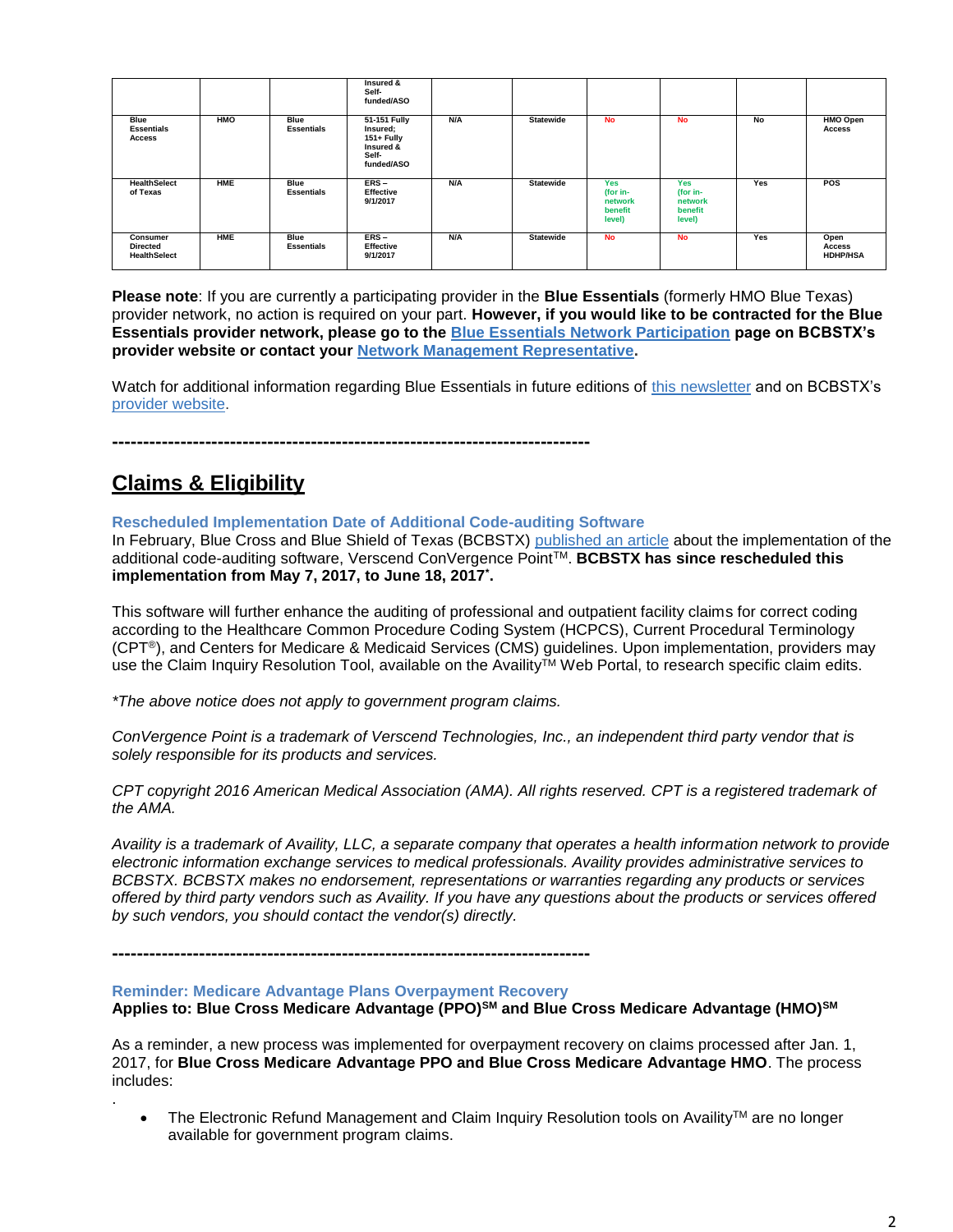- Request for refund letters will be sent **by mail** for all providers.
- Please review your refund letter closely and **remit your refund to the address indicated on the letter.**
- If you identify an overpayment and wish to send a **voluntary** refund, please use the following grid to determine the appropriate address:

| <b>Original Claim</b><br><b>Check Date</b> | <b>Send to Address</b>                                                                         |
|--------------------------------------------|------------------------------------------------------------------------------------------------|
| <b>Check Date</b><br>prior to 1/1/17       | <b>Health Care Service Corporation</b><br>P.O. Box 731431<br>Dallas, TX 75373-1431             |
| <b>Check Date</b><br>1/1/17 or after       | <b>Health Care Service Claims Overpayment</b><br>29068 Network Place<br>Chicago, IL 60673-1290 |

If you are unsure about the original payment date, please send payments to:

Health Care Service Corporation P.O. Box 731431 Dallas, TX 75373-1431

*Availity is a trademark of Availity, L.L.C., a separate company that operates a health information network to provide electronic information exchange services to medical professionals. Availity provides administrative services to BCBSTX. BCBSTX makes no endorsement, representations or warranties regarding any products or services offered by third-party vendors such as Availity. If you have any questions about the products or services offered by such vendors, you should contact the vendor(s) directly.*

**-----------------------------------------------------------------------------**

## **Additional Benefit Categories Contained in IVR Phone System Beginning June 19**

Our May 2017 *[Blue Review](https://www.bcbstx.com/provider/news/bluereview.html)* included a list of common benefit categories contained within the Blue Cross and Blue Shield of Texas (BCBSTX) Interactive Voice Response (IVR) phone system. Beginning June 19, 2017, the list will be expanded to include additional common benefit categories.

The IVR quotes the same level of eligibility and benefit information that a Customer Advocate provides. Our Customer Advocates will continue to be available for more complex benefit quotes.

To help ensure provider readiness, an updated IVR benefit containment list is below. This list outlines those categories that were effective on Dec. 12, 2016, along with the additional categories to be implemented June 19, 2017.

As a reminder, this information is continually reviewed and may vary across different BCBSTX networks, products and/or group policies. There are no other benefit categories being added to the Federal Employee Program (FEP) IVR Contained Benefits list at this time. To view the separate containment list for FEP members, refer to the May 2017 *[Blue Review](https://www.bcbstx.com/provider/news/bluereview.html)* article.

| <b>IVR Contained Benefit Categories</b><br>Effective Dec. 12, 2016 | <b>Additional IVR Contained</b><br><b>Benefit Categories</b><br>Effective June 19, 2017 |
|--------------------------------------------------------------------|-----------------------------------------------------------------------------------------|
|--------------------------------------------------------------------|-----------------------------------------------------------------------------------------|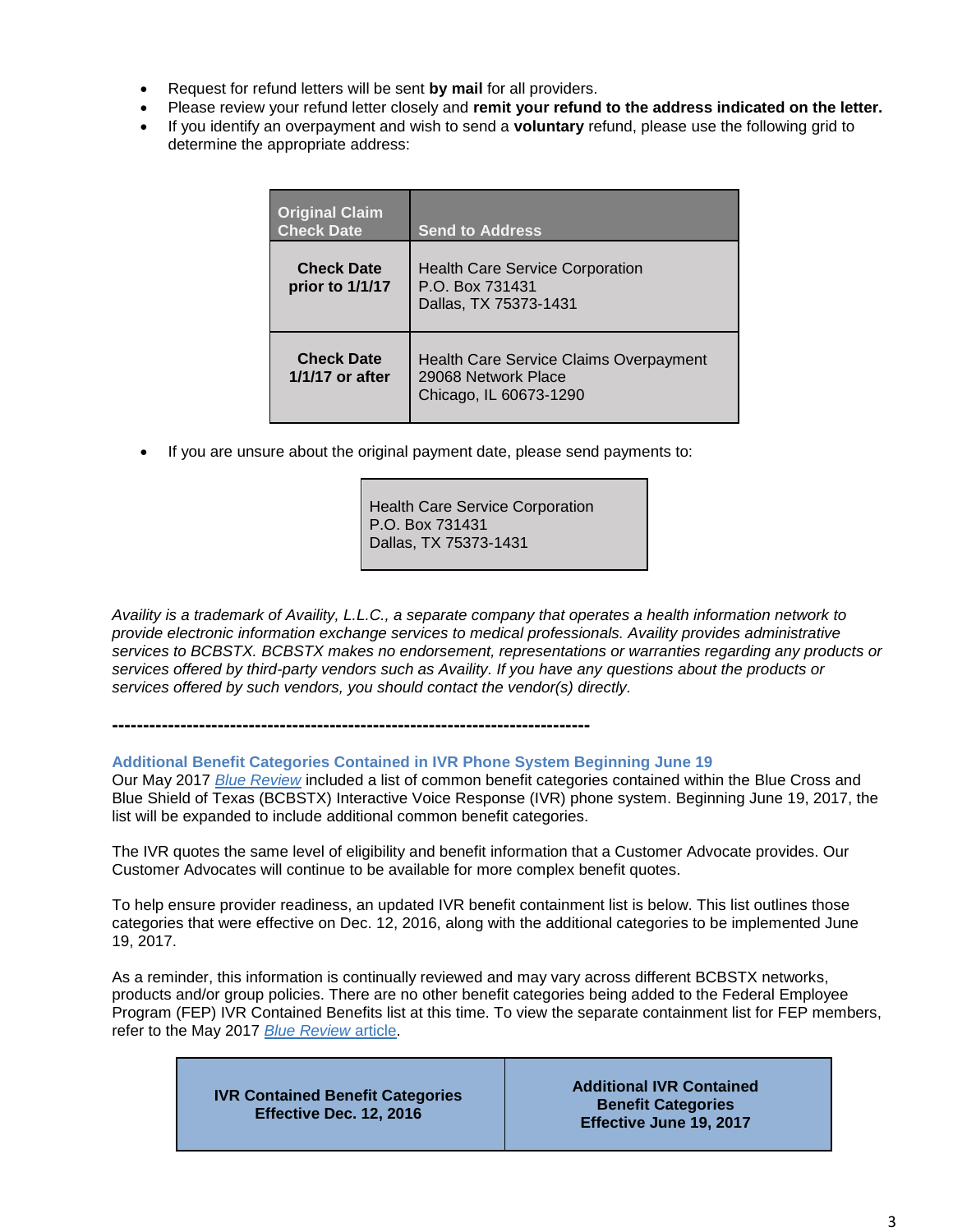| Allergy                       | 23-hour Observation             |
|-------------------------------|---------------------------------|
| Colonoscopy                   | Air Ambulance                   |
| Consultations                 | Anesthesia                      |
| Coordinated Home Care         | <b>Assistant Surgeon</b>        |
| Electrocardiogram (EKG)       | CAT Scan                        |
| <b>Extended Care Facility</b> | Dialysis                        |
| Hospital                      | <b>Ground Ambulance</b>         |
| <b>Inhalation Therapy</b>     | Hospice                         |
| Laboratory                    | <b>Medical Supplies</b>         |
| Mammogram                     | MRI                             |
| <b>Office Services</b>        | Pathology                       |
| <b>Office Visit</b>           | <b>PET Scan</b>                 |
| Pap Smear                     | <b>Prosthetics</b>              |
| <b>Physical Exam</b>          | Prostate-specific Antigen (PSA) |
| <b>Preventive Care</b>        | Sterilization                   |
| <b>Private Duty Nursing</b>   |                                 |
| Ultrasound                    |                                 |
| X-ray                         |                                 |
|                               |                                 |

*Note: The above listings are not applicable to Blue Cross Medicare Advantage (PPO)SM or Blue Cross Medicare Advantage (HMO)SM government program member policies. For eligibility and benefits for these government programs via phone, refer to the number on the member's BCBSTX identification card.* 

As a reminder, checking eligibility and benefits electronically through Availity™ or your preferred web vendor is the quickest way to access BCBSTX member information. To learn more about online solutions, see the [Provider Tools](https://www.bcbstx.com/provider/tools/index.html) section of the BCBSTX provider website.

*Checking eligibility, benefit information and/or if a service has been preauthorized is not a guarantee of payment. Benefits will be determined once a claim is received and will be based upon, among other things, the member's eligibility and the terms of the member's certificate of coverage applicable on the date services were rendered. If you have any questions, please call the number on the back of the member's ID card.*

*Availity is a trademark of Availity, L.L.C., a separate company that operates a health information network to provide electronic information exchange services to medical professionals. Availity provides administrative services to BCBSTX. BCBSTX makes no endorsement, representations or warranties regarding any products or services offered by third-party vendors such as Availity. If you have any questions about the products or services offered by such vendors, you should contact the vendor(s) directly.*

**-----------------------------------------------------------------------------**

## **Education & Reference**

## **Antidepressant Medication Management Tips**

It is estimated 20.9 million American adults suffer from a depressive disorder or depression.<sup>1</sup> Untreated depression can make it difficult for your patients to manage their health and may increase their risk for conditions such as diabetes and heart disease. Fortunately, many people can improve through treatment with appropriate medications.

According to the American Psychiatric Association, successful treatment of patients with a major depressive disorder is promoted by a thorough assessment of the patient and close adherence to treatment plans.<sup>2</sup> It is important that you talk to your patients about antidepressant medication when the diagnosis is made. Also, talking with them about the importance of taking their medications as prescribed can promote the best outcomes.

**Consider these important tips when discussing treatment options:**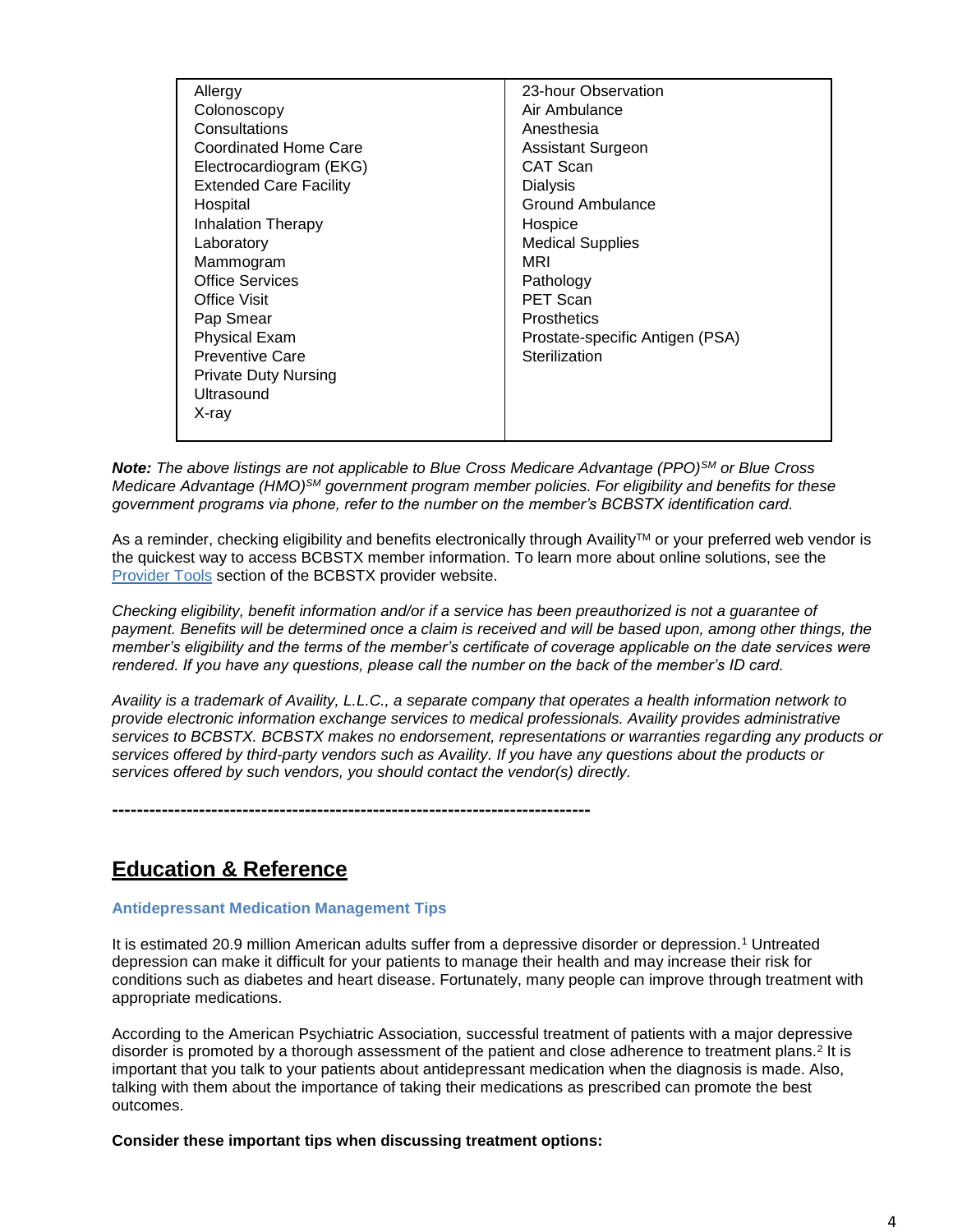- Length of time it can take to determine medication effectiveness (three weeks or longer)
- How long the patient may need to be on the medication based on severity and lifetime recurrence
- Risks of discontinuing the medication too soon
- Possible medication side effects and what to do if they experience them
- The importance of continuing medication, even if feeling better
- How to get in touch with your office with questions or concerns
- To achieve full remission, increased dosages may be necessary
- Follow-up visit frequency for medication adjustments
- Giving written instructions to support educational messages
- Additional factors that can contribute to improvement in symptoms along with the medication, such as healthy diet, aerobic exercise, counseling or therapy

Antidepressant medication has been shown to be a critical part of the effective care of patients with depression; the consequences of untreated or inadequately treated depression can be significant. When taken correctly, antidepressant medication will have the best outcome for your patients.

Additional resources are available via a [PCP Toolkit](http://www.magellanpcptoolkit.com/primary-care-physician-toolkit.aspx?ref=DEFAULT) available from Magellan HEALTHCARESM.

#### **References:**

<sup>1</sup>National Institute of Mental Health, U.S. Department of Health and Human Services; Sept. 13, 2006 <sup>2</sup> American Psychiatric Association, [Practice Guideline for the Treatment of Patients with Major Depressive](http://psychiatryonline.org/pb/assets/raw/sitewide/practice_guidelines/guidelines/mdd.pdf)  [Disorder;](http://psychiatryonline.org/pb/assets/raw/sitewide/practice_guidelines/guidelines/mdd.pdf) Oct. 2010

**-----------------------------------------------------------------------------**

## **Clinical Resources**

#### **eviCoreTM Current and Expanded Preauthorization Requirements**

Back in October 2016, Blue Cross and Blue Shield of Texas (BCBSTX) contracted with eviCore healthcare (eviCore), an independent specialty medical benefits management company, to begin providing preauthorization requirements for certain specialized services for **Blue Advantage HMOSM**. Over the coming months, additional BCBSTX products and services are being added as indicated below.

The following is a summary of the pre-service authorizations for specialized clinical services that eviCore will manage. Be sure to closely review the effective dates and services included for each individual product as they do vary.

#### **Blue Cross Medicare Advantage (HMO)SM** and **Blue Cross Medicare Advantage (PPO)SM Effective June 1, 2017:**

- **Outpatient Molecular Genetics**
- **Outpatient Radiation Therapy**
	- **Musculoskeletal**
	- o Chiropractic
	- o Physical and Occupational Therapy
	- o Speech Therapy
	- o Spine Surgery (Outpatient/Inpatient)
	- o Spine Lumbar Fusion (Outpatient/Inpatient)
	- o Interventional Pain
	- **Outpatient Cardiology & Radiology**
	- o Abdomen Imaging
	- o Cardiac
	- o Imaging
	- o Chest Imaging
	- o Head Imaging
	- o Musculoskeletal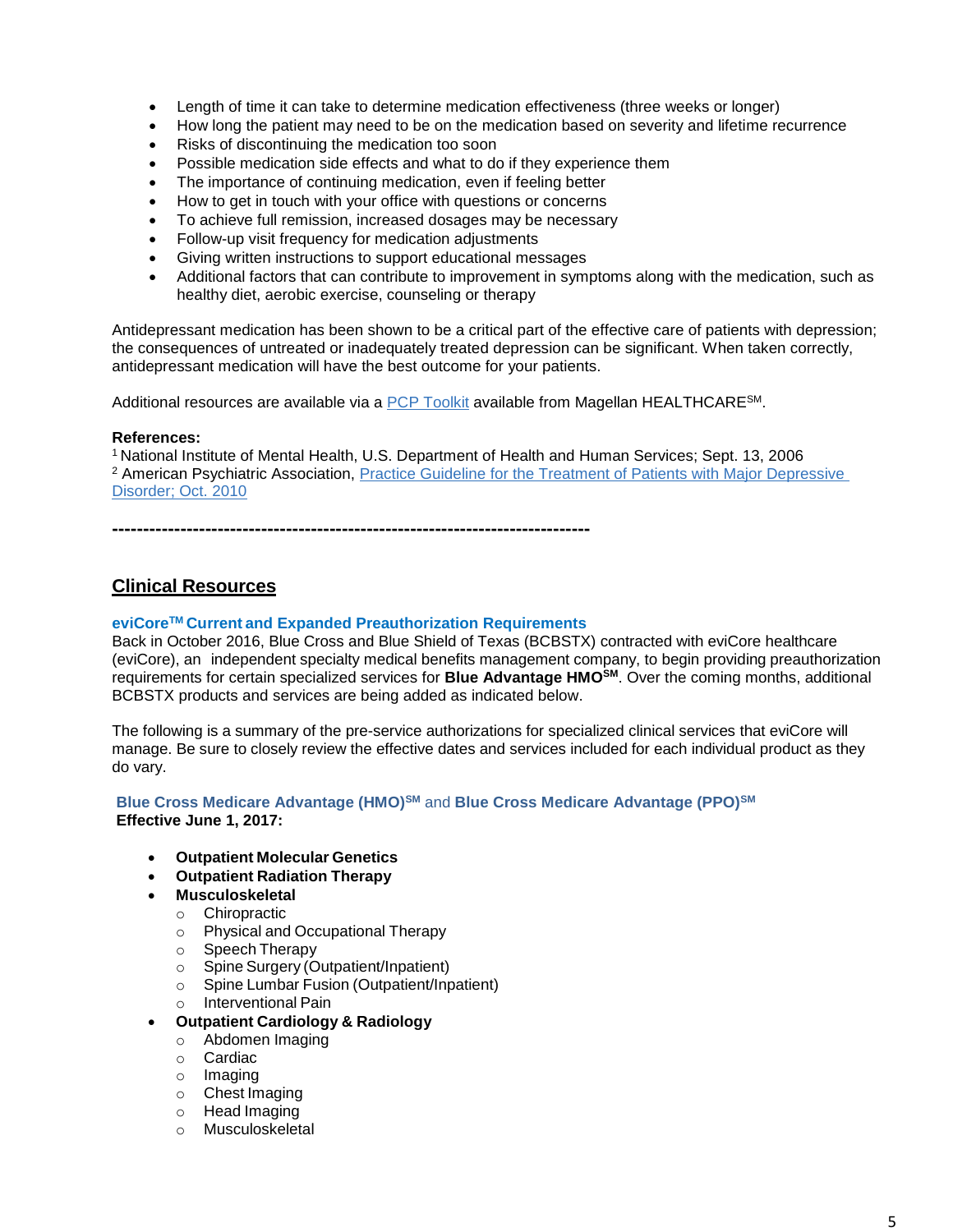- o Neck Imaging
- o Obstetrical Ultrasound Imaging
- o Oncology Imaging
- o Pelvis Imaging
- o Peripheral Nerve Disorders (Pnd) Imaging
- o Peripheral Vascular Disease (Pvd) Imaging
- o Spine Imaging
- **Outpatient Medical Oncology**
- **Outpatient Sleep**
- **Outpatient Specialty Drug**

**Blue Choice PPOSM and Blue PremierSM Fully Insured Members\* (identified by TDI listed on their membership card) Effective Aug. 1, 2017:**

- **Molecular and genomic testing**
- **Radiation oncology for all outpatient and office services**

\*Currently, the eviCore preauthorization requirement does not include Administrative Services Only (ASO) Blue Choice PPO or Blue Premier members.

**Blue EssentialsSM and Blue Essentials AccessSM Fully Insured Members\* (identified by TDI listed on their membership card) Effective Sept. 1, 2017:**

- **Molecular and genomic testing**
- **Radiation oncology for all outpatient and office services**
- **Advanced radiology imaging**
- **Sleep studies and sleep durable medical equipment**

\*Currently, the eviCore preauthorization requirement does not include Administrative Services Only (ASO) Blue Essentials or Blue Essentials Access members.

**Employee Retirement System of Texas (ERS): HealthSelect of Texas and Consumer Directed HealthSelect Effective Sept. 1, 2017** 

- **Molecular and genomic testing**
- **Radiation oncology for all outpatient and office services**
- **Advanced radiology imaging**
- **Sleep studies and sleep durable medical equipment**

**Blue Advantage HMO and Blue Advantage PlusSM HMO Effective Oct. 3, 2016:**

- **Outpatient Molecular Genetics**
- **Outpatient Radiation Therapy**

The updated **Preauthorization/Referral/Notification Requirements Lists** and the **Prior Authorization and Referral List for ERS** can be found on the [Clinical Resources](https://www.bcbstx.com/provider/clinical/index.html) page of [BCBSTX's provider website.](https://www.bcbstx.com/provider/index.html) These lists include the services that require preauthorization or prior authorization through **eviCore** for the effective dates listed above.

For a detailed list of the services that require authorization through **eviCore**, refer to th[e eviCore implementation](https://www.evicore.com/healthplan/BCBSTX)  [site.](https://www.evicore.com/healthplan/BCBSTX) Services performed without authorization may be denied for payment and you may not seek reimbursement from members/subscribers.

Preauthorization or ERS prior authorization through **eviCore** can be obtained using one of the following methods**:**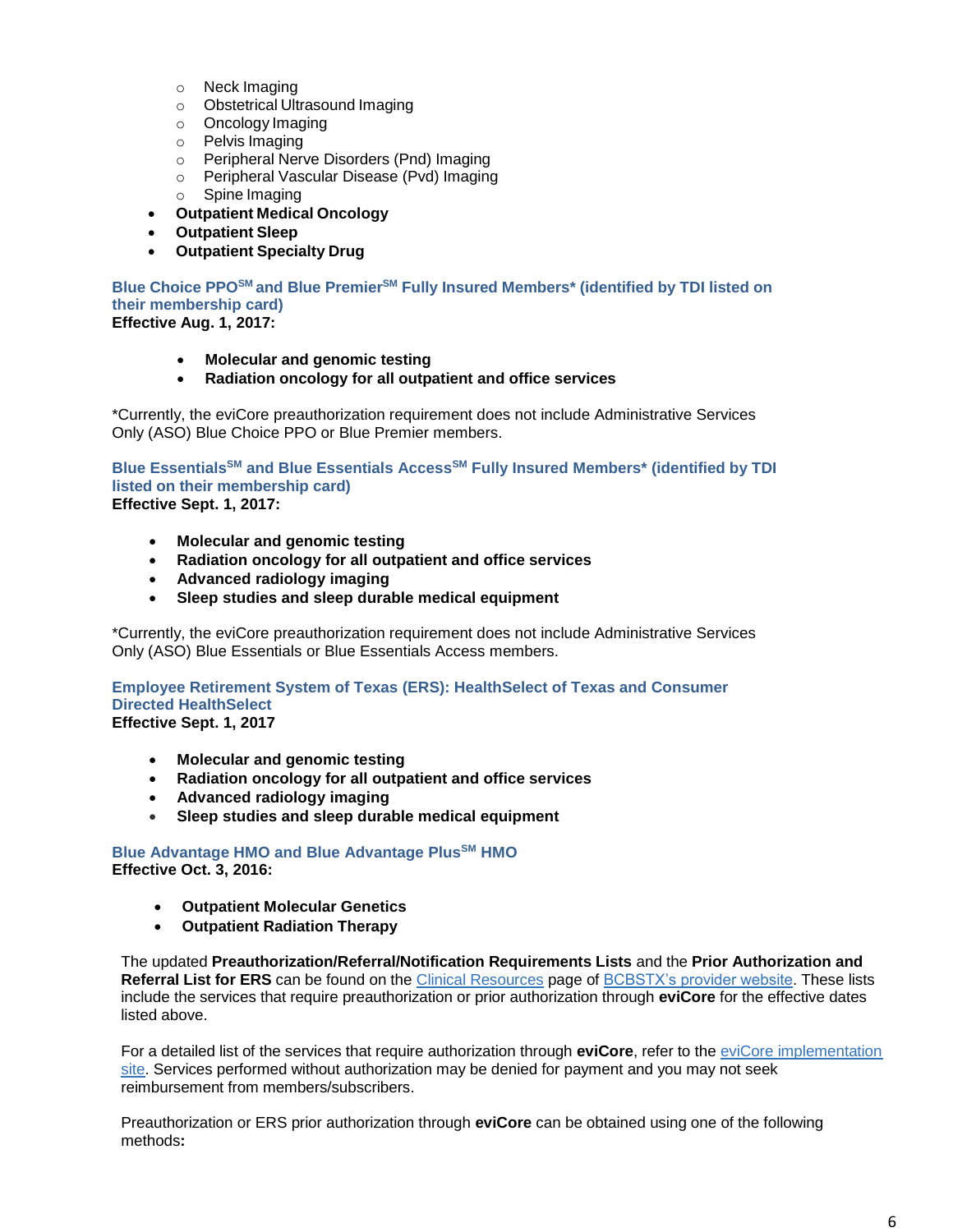- 1. Use th[e eviCore healthcare web portal,](https://www.evicore.com/pages/providerlogin.aspx) which is available 24/7. After a one-time registration, you can initiate a case, check status, review guidelines, view authorizations and eligibility, and more. The web portal is the quickest, most efficient way to obtain information.
- 2. Call eviCore at **855-252-1117** toll-free between 6 a.m. 6 p.m. CT, Monday through Friday, and 9 a.m. noon CT, Saturday, Sunday and legal holidays.

For all other services that require a referral and/or authorization as noted on the **Preauthorization/Referral Requirements Lists** or **the Prior Authorization/Referral List for ERS**, continue to use iExchange®. iExchange is accessible to physicians, professional providers and facilities contracted with BCBSTX. [Learn](https://www.bcbstx.com/provider/tools/iexchange.html)  [more about iExchange or set up a new account](https://www.bcbstx.com/provider/tools/iexchange.html) on BCBSTX's provider website.

Watch for additional information and training opportunities for **eviCore** in future editions o[f this newsletter,](https://www.bcbstx.com/provider/news/bluereview.html) on the [BCBSTX provider website](https://www.bcbstx.com/provider/) or on the [eviCore implementation site.](https://www.evicore.com/healthplan/BCBSTX)

If you have any questions, please contact your BCBSTX [Network Management Representative.](https://www.bcbstx.com/provider/contact_us.html)

*As a reminder, it is important to check eligibility and benefits prior to rendering services. This step will help you determine if a member requires benefit preauthorization or prior authorization. For additional information, such as definitions and links to helpful resources, refer to the [Eligibility and Benefits](https://www.bcbstx.com/provider/claims/eligibility_and_benefits.html) section on BCBSTX's provider*  website*.* 

*Checking eligibility, benefit information and/or if a service has been preauthorized or prior authorized is not a guarantee of payment. Benefits will be determined once a claim is received and will be based upon, among other things, the member's eligibility and the terms of the member's certificate of coverage applicable on the date services were rendered. If you have any questions, please call the number on the back of the member's ID card.*

*eviCore is a trademark of eviCore health care, LLC, formerly known as CareCore, an independent company that provides utilization review for select health care services on behalf of BCBSTX.*

*iExchange is a trademark of Medecision, Inc., a separate company that offers collaborative health care management solutions for payers and providers. BCBSTX makes no endorsement, representations or warranties regarding any products or services offered by third-party vendors such as Medecision. If you have any questions about the products or services offered by such vendors, you should contact the vendor(s) directly.*

**-----------------------------------------------------------------------------**

#### **In-home Colorectal Cancer and Kidney Disease Test Kits Available**

**Applies to: Blue Cross Medicare Advantage (PPO)SM and Blue Cross Medicare Advantage (HMO)SM**

Beginning in May, select **Blue Cross Medicare Advantage (PPO)** and **Blue Cross Medicare Advantage (HMO)** returning members may start receiving the Fecal Immunochemical Test (FOBT/FIT) (colorectal cancer screening) in-home test kits. New members may start receiving the Micro Albumin (urine test) (MAU) (kidney disease monitoring) in-home test kits. Members will first receive information from Blue Cross and Blue Shield of Texas (BCBSTX) about the tests. The member has the option to opt out of the program and not receive the test kits.

As of Jan. 1, 2017, members who participate in the in-home test kit program and are registered for rewards and incentives may be eligible to receive a \$25 [Healthy Action](https://connect.bcbstx.com/medicare/b/weblog/posts/get-rewarded-healthy-actions)\* credit.

The following two tests will be sent to BCBSTX participants at no additional cost (and processed by the Home Access Health Corporation [HAHC]):

- **FIT Tests** for colorectal cancer screenings (for returning members with BCBSTX since Jan. 1, 2016)
- **MAU-Micro Albumin Tests** for kidney disease monitoring for diabetics (new members since Jan. 1, 2017)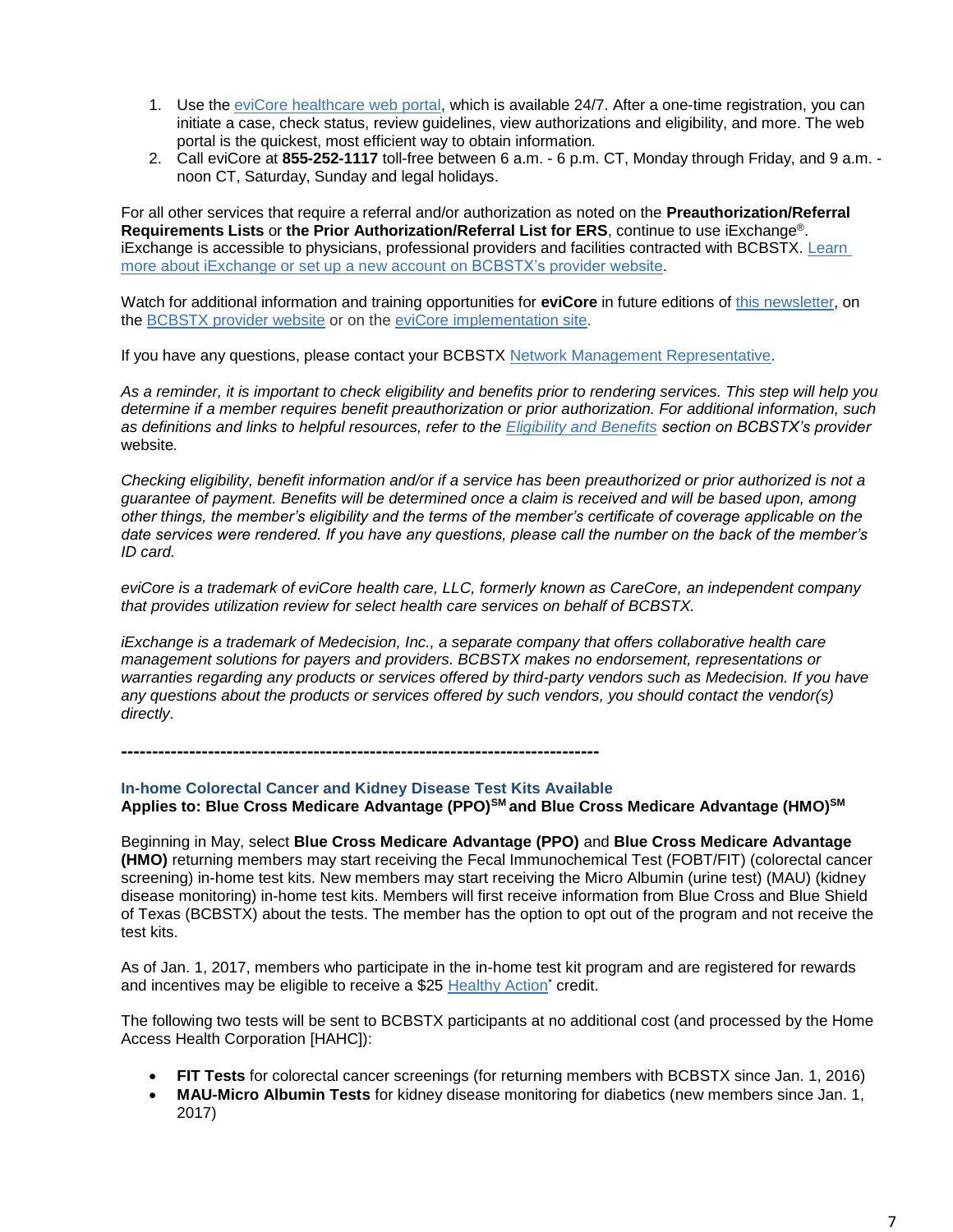$\circ$  A1C tests for blood sugar control for diabetes are only sent in year-end campaigns and will not be part of Q2 efforts

HAHC is an independent company that provides laboratory testing and will send results via mail to both members and their primary physicians on file. Our goal is to encourage members to close care gaps by making the process easier to complete the test(s) in the comfort of their own homes.

#### **We're requesting that you do the following:**

- Encourage your patients to use the test kits if they receive them.
- Advise your patients that after taking the tests, return them in the preaddressed and prepaid postage envelope.
- Reiterate that they should provide their PCP's name and mailing address, along with their sample, to receive the test results.
- Watch for these test results so you can place them into the member's records and be prepared to follow-up on any alert values received.

If you have any questions or if you need additional information, please contact your BCBSTX [Network](https://www.bcbstx.com/provider/contact_us.html)  [Management Representative.](https://www.bcbstx.com/provider/contact_us.html)

*\*There is a \$100 maximum annual reward for members registered for the rewards and Incentives program. One reward per healthy action per year. It may take up to 90 days for Healthy Actions to show as completed in the system.*

**-----------------------------------------------------------------------------**

## **Standards & Requirements**

## **Real-time Preauthorization and Predetermination Notifications**

Beginning April 1, 2017, we implemented fax notifications of benefit preauthorization and predeterminations to the requesting provider. This enhancement provides real-time information and eliminates the need for providers to check the status of preauthorization or predetermination requests while waiting on the mailed notification letters. The faxed notification will be in addition to the notification letter sent via mail to the address we have on file.

Notifications are faxed to the number either on file, or listed on the utilization management or clinical request. You can also check the status of your submitted request via iExchange®.

As a reminder, because we are sending confidential protected health information (PHI) to your fax machine, it should be in a secure location that is not accessible to those who do not have the authority to review member/patient PHI.

If you do not wish to receive faxed notifications, please contact your BCBSTX Network Management [Representative.](https://www.bcbstx.com/provider/contact_us.html)

*Checking eligibility, benefit information and/or if a service has been preauthorized is not a guarantee of payment. Benefits will be determined once a claim is received and will be based upon, among other things, the member's eligibility and the terms of the member's certificate of coverage applicable on the date services were rendered. If you have any questions, please call the number on the back of the member's ID card.*

*iExchange is a trademark of Medecision, Inc., a separate company that offers collaborative health care management solutions for payers and providers. BCBSTX makes no endorsement, representations or warranties regarding any products or services offered by third-party vendors such as Medecision. If you have any questions about the products or services offered by such vendors, you should contact the vendor(s) directly.*

**-----------------------------------------------------------------------------**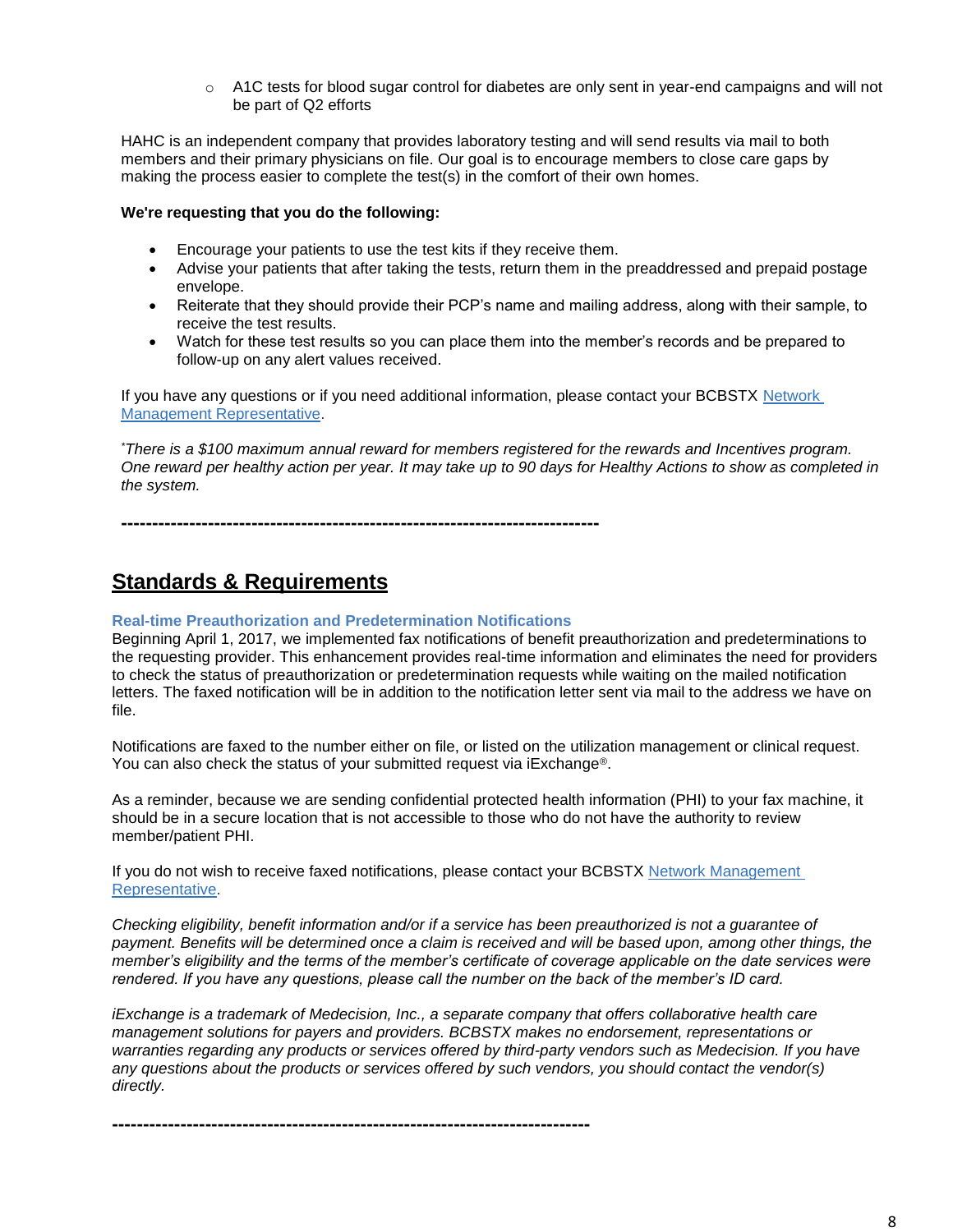## **Notices & Announcements**

#### **BCBSTX New Employer Group Plan – Employees Retirement System of Texas (ERS) Effective Sept. 1, 2017**

We are excited to announce that Blue Cross and Blue Shield of Texas (BCBSTX) was awarded the six-year contract for the Employees Retirement System of Texas (ERS) account, effective Sept. 1, 2017. ERS participants covered under HealthSelect<sup>SM</sup> of Texas and Consumer Directed HealthSelect<sup>SM</sup> benefit plans will access care through the **Blue EssentialsSM** provider network in all 254 counties in Texas.

## **ERS participant plan options:**

- **1. HealthSelect of Texas In-area (Texas)**
	- Participants must select a primary care physician (PCP) participating in the Blue Essentials provider network and referrals are required to see Blue Essential providers for in-network benefits.
- **2. Consumer Directed HealthSelect In-area (Texas)**
	- Consumer Directed HealthSelect participants have open access to providers in the Blue Essentials provider network for their in-network benefits. This plan does not require PCP selection and does not require referrals.

## **ERS participants can be identified through their BCBSTX ID card:**

- The plan names HealthSelect of Texas and Consumer Directed HealthSelect will be printed directly on the ID card
- ERS participants will have a unique Blue Essentials network ID labeled HME

Patient eligibility and benefits should be verified prior to every scheduled appointment. Eligibility and benefit quotes include participant verification, coverage status and other important information, such as applicable copayment, coinsurance and deductible amounts. It's strongly recommended that providers **ask to see the participant's** ID card for current information and **photo ID** to guard against medical identity theft. When services may not be covered, participants should be notified that they may be billed directly.

For a list of services that require preauthorization for ERS participants, refer to the **ERS HealthSelect Prior Authorization/Notification/Referral Requirements List** or **ERS Consumer Directed Health Select Prior Authorization/Notification/Referral Requirements List** on the [Clinical Resources](https://www.bcbstx.com/provider/clinical/index.html) page of [BCBSTX's provider](https://www.bcbstx.com/provider/)  [website.](https://www.bcbstx.com/provider/)

In addition, BCBSTX has contracted with **eviCoreTM healthcare (eviCore**), an independent specialty medical benefits management company, to provide utilization management services for the prior authorization requirements outlined below. The requirements are also indicated on the HealthSelect or Consumer Directed HealthSelect Prior Authorization/Notification/Referral Requirements lists for ERS participants.

- Molecular and genomic testing
- Radiation oncology for all outpatient and office services
- Advanced radiology imaging
- Sleep studies and sleep durable medical equipment

#### **To obtain prior authorization through eviCore you may use one of the following methods:**

- 3. Use th[e eviCore healthcare web portal,](https://www.evicore.com/pages/providerlogin.aspx) which is available 24/7. After a one-time registration, you can initiate a case, check status, review guidelines, view authorizations and eligibility, and more. The web portal is the quickest, most efficient way to obtain information.
- 4. Call eviCore at **855-252-1117** toll-free between 6 a.m. 6 p.m. CT, Monday through Friday, and 9 a.m. noon CT, Saturday, Sunday and legal holidays.

For all other services (not listed above) that require a referral and/or prior authorization, providers should refer to the telephone numbers on participants' ID cards, or physicians, professional providers and facilities contracted with BCBSTX can access iExchange®. Go to [iExchange](https://www.bcbstx.com/provider/tools/iexchange.html) to learn more or set up a new account.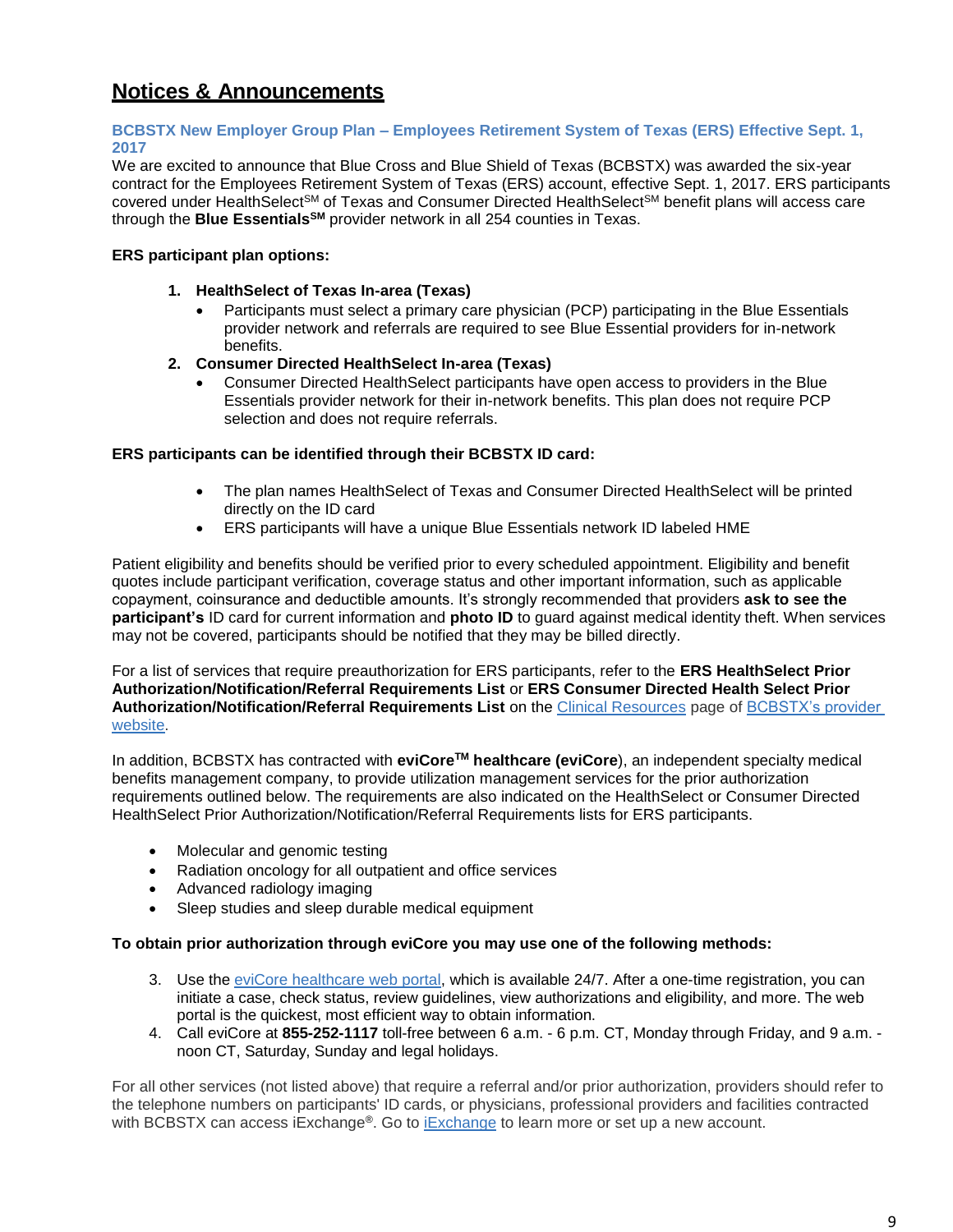Watch for additional information regarding ERS in future editions of [this newsletter](https://www.bcbstx.com/provider/news/bluereview.html) and on BCBSTX's provider [website.](https://www.bcbstx.com/provider)

If you have any questions or if you need additional information, please contact your BCBSTX [Network](https://www.bcbstx.com/provider/contact_us.html#localnetwork)  [Management Representative.](https://www.bcbstx.com/provider/contact_us.html#localnetwork)

*eviCore is a trademark of eviCore health care, LLC, formerly known as CareCore, an independent company that provides utilization review for select health care services on behalf of BCBSTX.*

*iExchange is a trademark of Medecision, Inc., a separate company that offers collaborative health care management solutions for payers and providers. BCBSTX makes no endorsement, representations or warranties regarding any products or services offered by third-party vendors such as Medecision. If you have any questions about the products or services offered by such vendors, you should contact the vendor(s) directly.*

**-----------------------------------------------------------------------------**

#### **Reminder: Utilization Management Review**

The Medical Management team, which includes physicians and nurses, evaluate hospital admissions (anticipated or unanticipated) and continued stays, as well as outpatient services. The team utilizes a variety of resources, including MCG (formerly Milliman Care Guidelines) criteria and BCBSTX medical policy to inform benefit determinations regarding the level of care, transition of care and the management of home care needs.

Medical management does not make determinations about whether services are medically appropriate, only if the services meet the definition of medically necessary under the terms of the applicable benefit plan. If a service does not meet the definition of medically necessary, initially the case is referred to a medical director for a review of the medical necessity determination. Board certified physicians are available to review referred cases, make medical necessity determinations and resolve appeals.

See the [provider manual](https://www.bcbstx.com/provider/gri/index.html) for guidance on provider requirements when requesting services. The final determination about what treatment or services should be received is between the patient and their health care provider.

**-----------------------------------------------------------------------------**

#### **CMS Requires Insurers to Conduct ACA Risk Adjustment Audit**

This year, the Centers for Medicare & Medicaid Services (CMS) will conduct another Initial Validation Audit (IVA) to validate the data used when assessing the payment transfers for the Affordable Care Act's (ACA) Risk Adjustment (RA) program.

The provider's role is essential to the success of the IVA. Therefore, if any of your patients are selected to be included in the IVA, Blue Cross and Blue Shield of Texas (BCBSTX) is asking for your cooperation in fulfilling the requirements of the IVA.

The IVA is expected to begin in June, and BCBSTX will be working with Tactical Management Incorporated (TMI) to retrieve requested medical records that we have to submit to our IVA auditor. Our IVA auditor requires medical records in order to validate the sampled member's risk score calculation, which is based on the diagnosis codes submitted on a member's claims, as well as through supplemental diagnosis submissions based on medical record review.

As BCBSTX providers, you may be asked to provide medical records directly to TMI in order to validate all of the diagnosis codes used in the ACA RA risk score calculation. **It is of utmost importance that you respond to these requests in a timely manner.** 

The IVA will be performed on a sample of members enrolled in ACA-compliant individual and small group plans, both on and off the Exchange. Our IVA auditor will validate medical claims of the sampled members from the previous calendar year. For example, this IVA will be conducted in 2017, but will review claims with dates of service in 2016. Please be aware some of these claims may have been paid in 2017 and are likely to be included in the IVA sample.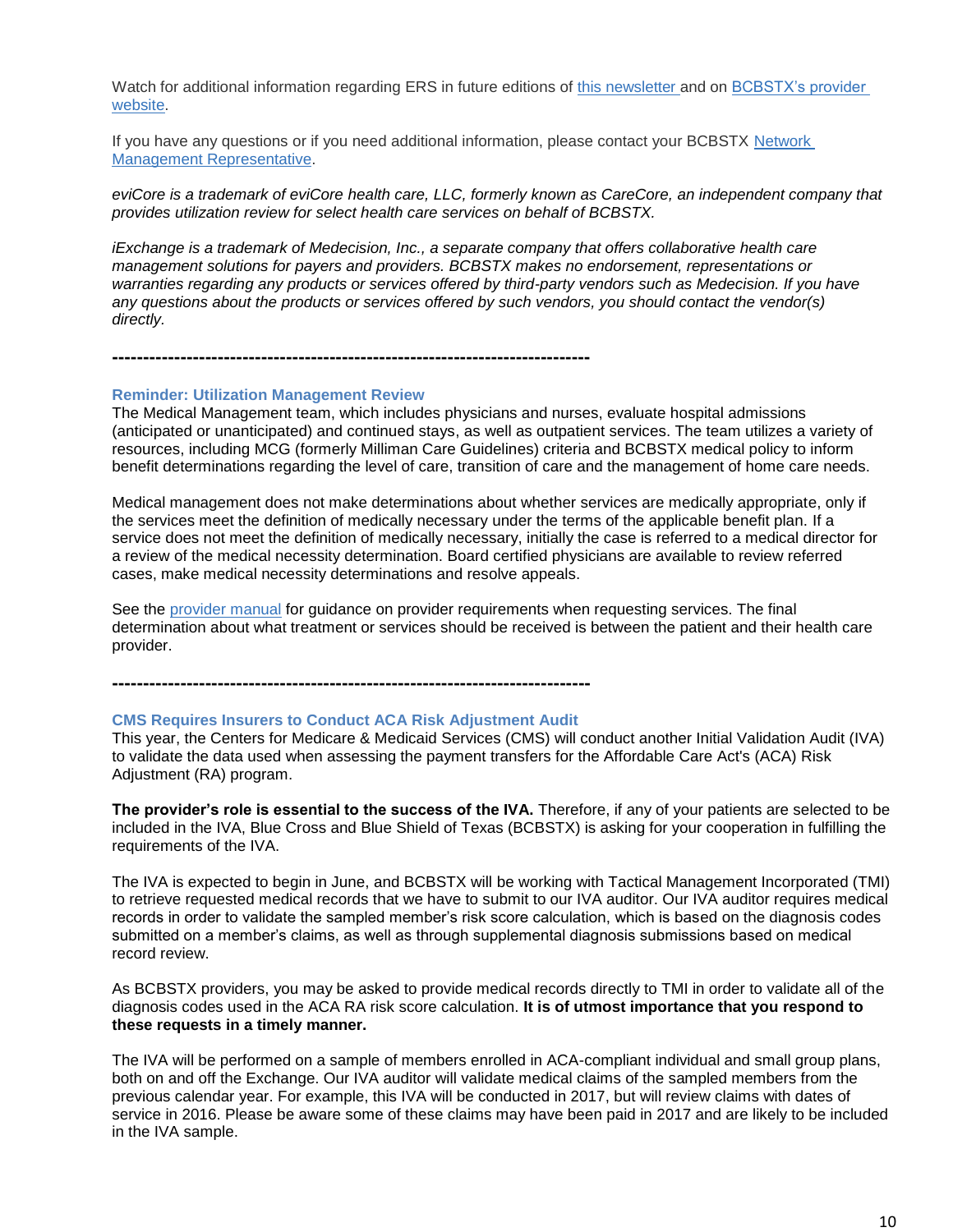We understand that this is a very busy time. However, in an effort to comply with CMS' requirements, we appreciate your full support and cooperation as you receive requests from TMI and deliver the requested medical record(s) in a timely manner.

If you have any questions, please contact your [Network Management Representative](https://www.bcbstx.com/provider/contact_us.html#localnetwork).

**-----------------------------------------------------------------------------**

## **New BCBSTX Client in Blue EssentialsSM Network: Employees Retirement System of Texas**

We are excited to announce that Blue Cross and Blue Shield of Texas (BCBSTX) was awarded the six-year contract for the Employees Retirement System of Texas (ERS) account, effective Sept. 1, 2017. ERS participants covered under HealthSelect<sup>SM</sup> of Texas and Consumer Directed HealthSelect<sup>SM</sup> benefit plans will access care through the **Blue Essentials** provider network in all 254 counties in Texas.

**If you are currently a participating** provider in the **Blue Essentials** (formerly HMO Blue Texas<sup>SM</sup>) provider network, no action is required on your part.

**If you would like to be contracted** for the **Blue Essentials** provider network, please visit our [Blue Essentials](https://www.bcbstx.com/provider/network/blue_essentials_participation.html)  [Network Participation](https://www.bcbstx.com/provider/network/blue_essentials_participation.html) page or contact your [Network Management Representative](https://www.bcbstx.com/provider/contact_us.html#localnetwork) for more information. Continue to watch for additional information regarding ERS in future editions of this newsletter and on our website.

# **-----------------------------------------------------------------------------**

## **In Every Issue – June 2017**

The following is information that BlueCross and Blue Shield of Texas (BCBSTX) is required to provide in all published correspondence with physicians, professional providers, and facilityand ancillary providers. For the latest updates, visit the News and [Updates](http://www.bcbstx.com/provider/news/index.html) area of the BCBSTX provider website.

## **Topics:**

- Authorizations and Referrals
- **•** Benefits and Eligibility
- Claims
- ClinicalResources
- Electronic Options
- Pharmacy
- Provider General Information
- Rights and Responsibility

## **------------------------------------------------------------------------------------------------------------**

## **Authorizations and Referrals**

## **iExchange® Accepts Electronic Medical Record Attachments**

Providers can submit electronic medical records attachments when necessaryin support of benefit preauthorization requests to iExchange, the Blue Cross and Blue Shield of Texas (BCBSTX) online tool that supports online benefit preauthorization requests for inpatient admissions, medical, behavioral health and clinical pharmacyservices.

Electronic medical record documentation may also be submitted via iExchange for predetermination of benefit requests. iExchange offers providers and facilities a secure, online alternative to faxing their patients protected health information. Visit [iExchange](http://www.bcbstx.com/provider/tools/iexchange_index.html) on BCBSTX's provider website for additional information.

As a reminder, it is important to check eligibilityand benefits prior to rendering services. This step will help you determine if benefit preauthorization is required for a particular member. For additional information, such as definitions and links to helpful resources, refer to the [Eligibility](http://www.bcbstx.com/provider/claims/eligibility_and_benefits.html) and Benefits section on BCBSTX's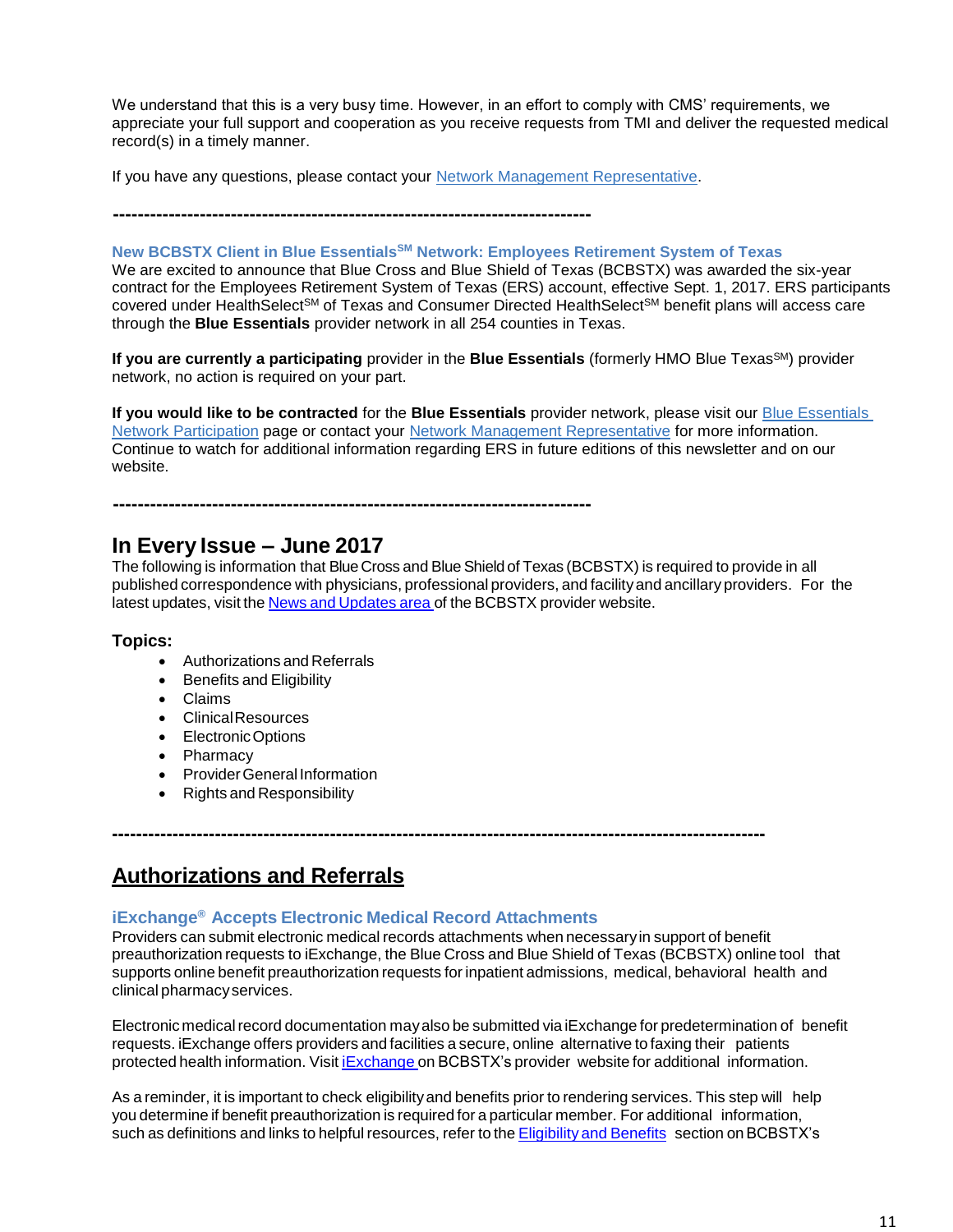#### providerwebsite.

Please note that verification of eligibility and benefits, and/or the fact that a service or treatment has been preauthorized or predetermined for benefits is not a quarantee of payment. Benefits will be determined once a claim is received and will be based upon, among other things, the member's eligibility and the terms of the *member's certificate of coverage applicable on the date services were rendered. If you have questions, contact the number on the member's ID card.*

**------------------------------------------------------------------------------------------------------------**

## **HMO Plans – Importance of Obtaining a Referral and/or Preauthorization and Admitting to a Participating Facility as a NetworkProvider**

**Blue Essentials SM** (formerly known as HMO Blue TexasSM), **Blue Advantage HMOSM** and **Blue PremierSM** members require a referral from their Primary Care Physician/Provider (PCP) before receiving services from a specialty care physician or professional provider (except for OBGYNs). The referral must be initiated by the member's PCP, and must be made to a participating physician or professional provider in the same provider network.

If an in-network physician, professional provider, ambulatory surgerycenter, hospital or other facility is not available in the member's applicable provider network, **preauthorization is required** for services byan outof-network physician, professional provider, ambulatorysurgerycenter, hospital or other facility, through iExchange or call the preauthorization number 1-855-462-1785.

#### **Reminders:**

- The **Blue Essentials, Blue Advantage HMO and Blue Premier** physician, professional provider, facility or ancillary provider is required to admit the patient to a participating facility, exceptinemergencies.
- **Additional services may also require preauthorization**. Acomplete list of services that require preauthorization for **Blue Essentials** and **Blue Advantage HMO,** and for **Blue Premier** and **Blue Premier Access SM**, is available on the BCBSTX Provider website under Clinical [Resources](https://www.bcbstx.com/provider/clinical/index.html) "**Preauthorization/Notification/Referral RequirementsLists.**"

**Blue Advantage PlusSM HMO Point of Service (POS)** is a benefit plan that allows those members to use out-of-network providers. However, it is essential that those members understand the financial impact of receiving services from anout-of-network physician, professional provider, ambulatory surgerycenter, hospital or other facility. Prior to referring a Blue Advantage Plus enrollee to an out of network provider for non-emergencyservices, please refer to Section D Referral Notification Program, of the Blue Essentials (formerly known as **HMO Blue Texas), Blue Advantage HMO** and **Blue Premier Provider Manual** for more detail including when to utilize the [Out-of-Network](https://www.bcbstx.com/provider/pdf/out-of-network-care-enrollee-notification-form.pdf) Enrollee Notification Forms for [Regulated](http://www.bcbstx.com/provider/pdf/out-of-network-care-enrollee-notification-form.pdf) [Business](http://www.bcbstx.com/provider/pdf/out-of-network-care-enrollee-notification-form.pdf) and [Non-Regulated](http://www.bcbstx.com/provider/pdf/out-of-network-care-enrollee-notification-form-nr.pdf) Business. In addition, see article below titled: **EnrolleeNotification Form RequiredforOutof-Network CareforBlueChoice PPO**SM **and Blue AdvantageHMO**SM **(forBlue AdvantagePlus)**.

**------------------------------------------------------------------------------------------------------------**

## **EnrolleeNotificationFormRequiredforOut-of-NetworkCareforBlue ChoicePPO**SM **and Blue AdvantageHMO**SM **(forBlue AdvantagePlus)**

Prior to referring a **Blue Choice PPO** or **Blue Advantage HMO** (for **Blue Advantage Plus** point-of- service benefit plan) member to an out-of-network provider for non-emergency services – if such services are also available through an in-network provider – the referring participating network provider must complete the appropriate **Out-of-Network Care – Enrollee Notification form** below.

- [Out-of-Network](http://www.bcbstx.com/provider/pdf/out-of-network-care-enrollee-notification-form.pdf) Care Enrollee Notification Form for Regulated Business (Use this form if "TDI" is on the member's ID card.)
- [Out-of-Network](http://www.bcbstx.com/provider/pdf/out-of-network-care-enrollee-notification-form-nr.pdf) Care Enrollee Notification Form for Non-Regulated Business (Use this form if "TDI" is **not** on the member's ID card.)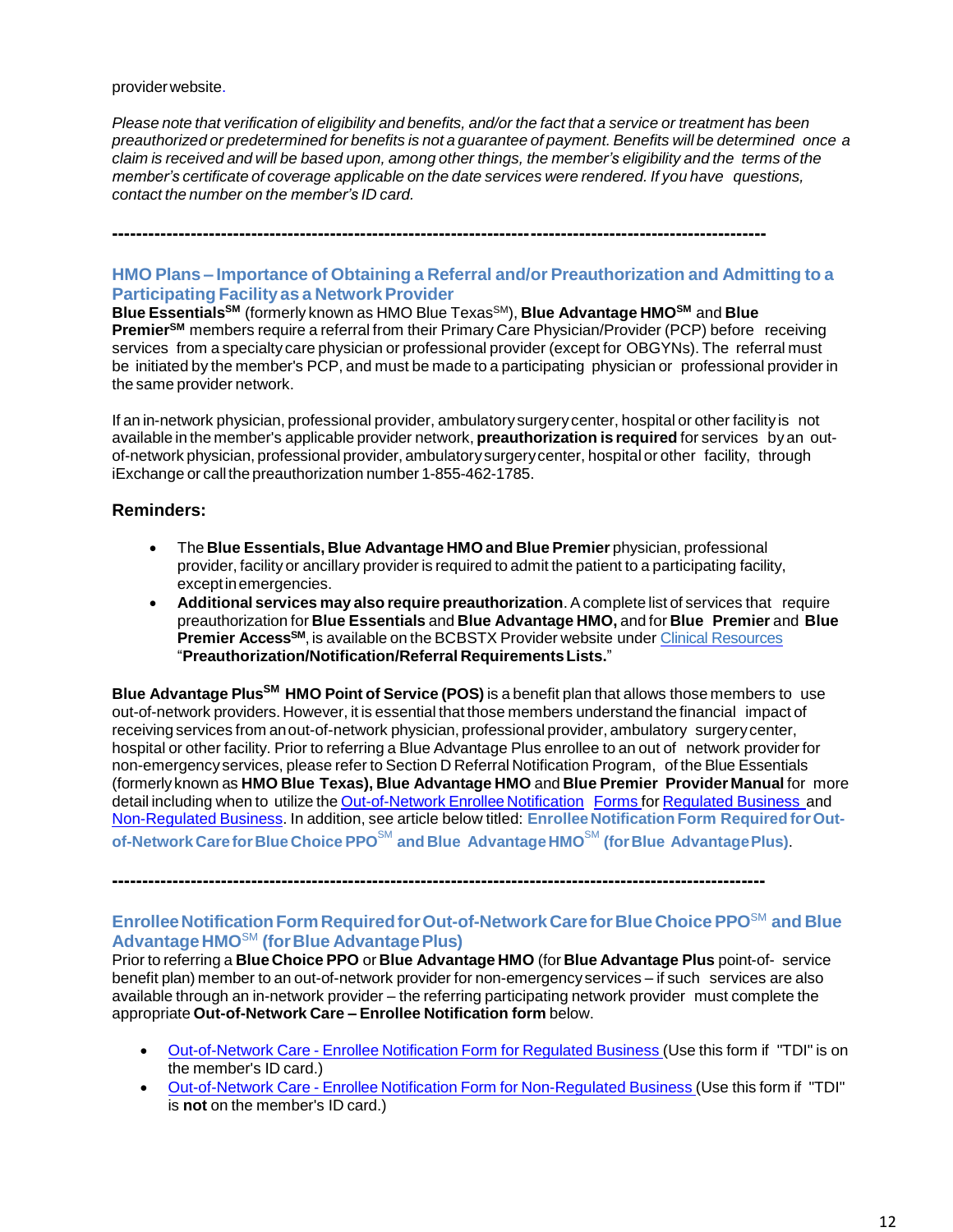The referring network physician must provide a copy of the completed form to the enrollee and retain a copy in the enrollee's medical record files.

Itis essentialthat**Blue Choice PPO** and **Blue Advantage Plus** enrollees fullyunderstand the financial impactof anout-of-network referral toaphysician, professional provider, hospital, ambulatorysurgery center or other facilitythat does not participate in their Blue Cross and Blue Shield of Texas provider network.Blue Choice PPO and Blue Advantage Plus enrollees have out-of-network benefits and may choose to use out-ofnetwork providers, however they will be responsible for an increased cost-share under their out-of-network benefits.

For additional information, refer to the Provider [Manual's](http://www.bcbstx.com/provider/gri/index.html) section D **Referral Notification Program** on the [bcbstx.com/provider](http://www.bcbstx.com/provider/index.html) website.

**------------------------------------------------------------------------------------------------------------**

## **AIM RQI Reminder**

Physicians, professional providers and facility and ancillary providers must contact AIM Specialty Health (AIM)first to obtain a Radiology Quality Initiative (RQI) for Blue Choice PPOSM subscribers when ordering or scheduling the following outpatient, non-emergencydiagnostic imaging services when performed in a physician's, professional provider's or facility or ancillary provider's office, a professional provider's office, the outpatient department of a hospital or a freestanding imaging center:

- CT/CTA
- MRI/MRA
- SPECT/nuclearcardiologystudy
- PET scan

To obtain a Blue Choice PPO RQI, log into AIM's provider portal at [aimspecialtyhealth.com,](http://www.aimspecialtyhealth.com/) and complete the online questionnaire that identifies the reasons for requesting the exam. If criteria are met, you will receive an RQI. If criteria are not met, or if additional information is needed, the case will automatically be transferred for further clinical evaluation and an AIM nurse will follow up with your office. AIM's **Provider**PortalSM uses the term "Order" rather than "RQI."

*AIM Specialty Health (AIM) is an operating subsidiary of Anthem, Inc.*

## **Notes:**

- 1. *Facilities cannot obtain a RQI from AIM on behalf of the ordering physician, professional provider, facility or ancillary provider.*
- 2. *The RQI program does not apply to Medicare enrollees with BlueCrossandBlueShield of Texas (BCBSTX) Medicare supplement coverage. Medicare enrollees with BCBSTX PPO coverage are included in the program.*

**------------------------------------------------------------------------------------------------------------**

## **ImportanceofObtainingaPreauthorization/Referral**

A preauthorization/referral is required for certain types of care and services. Although Blue Cross and Blue ShieldofTexas(BCBSTX) participating physicians, professional providers and facility and ancillary providers are required to obtain pre-authorizations/referrals, it is also the responsibility of the member/subscriber to confirm that this action has been taken for services that require a preauthorization/referral.

Pre-authorizations/referrals must be obtained for anyservices provided by someone other than the member's primarycare physician/provider (PCP)(i.e., specialist, ambulatorysurgery centers, ancillary, etc.). A preauthorization/referral is also needed for an initial stay in a facility and any additional days or services added on.

If a member/subscriber does not obtain a preauthorization/referral for initial facility care or services, or additional days or services added on, the benefit for covered expenses may be reduced.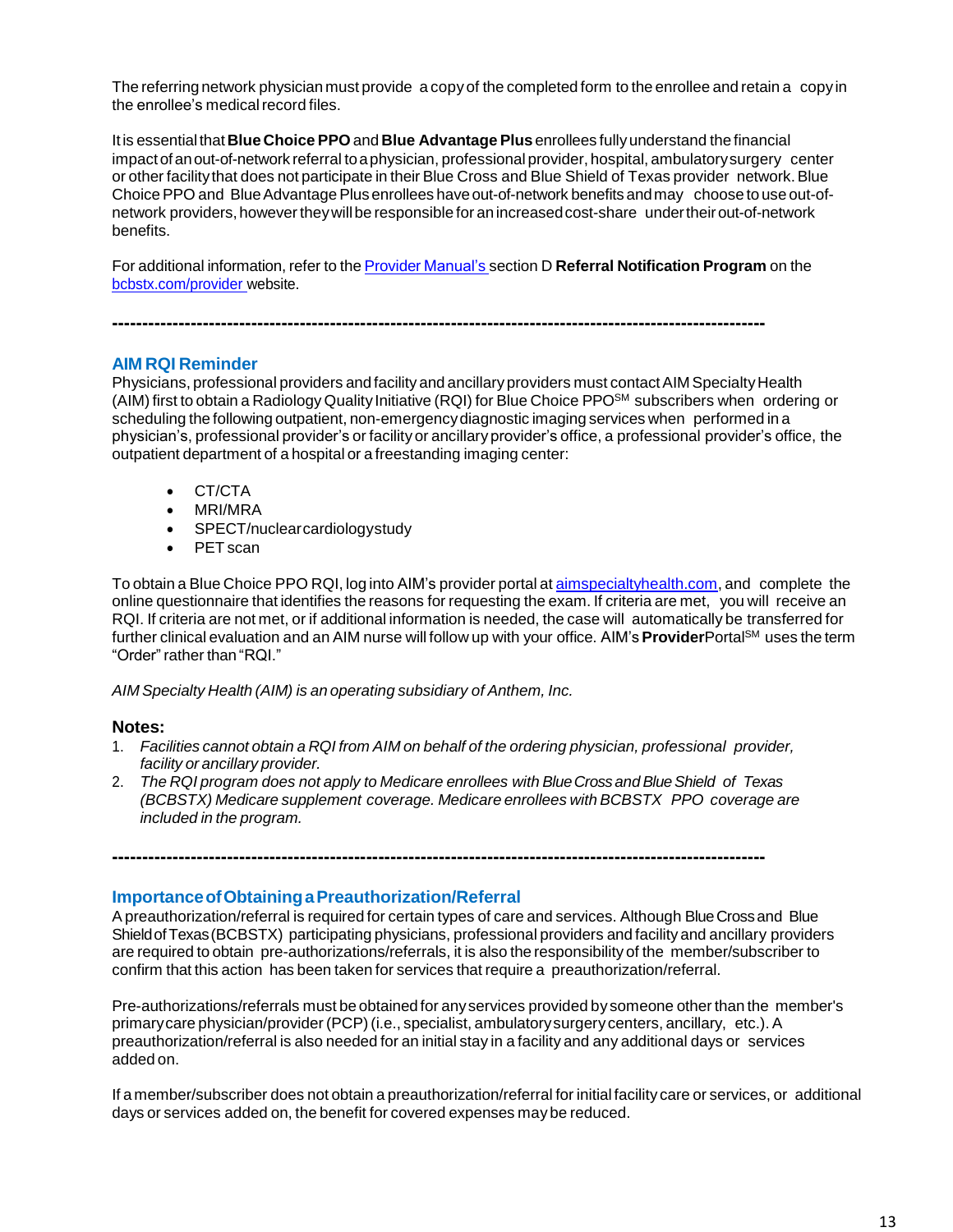Apreauthorization/referral does not guarantee payment. All payments are subject to determination of the member/subscriber's eligibility, payment of required deductibles, copayments and coinsurance amounts, eligibilityof charges as covered expenses, application of the exclusions and limitations and other provisions of the policy at the time services are rendered.

If a preauthorization/referral request is received from anout-of-network (OON) provider and the member/subscriber does not have an OON benefit, BCBSTX will contact the ordering provider to discuss network options. However, if a member/subscriber has an OON benefit, OON benefits will apply, which could result in a higher cost sharing.

**------------------------------------------------------------------------------------------------------------**

#### **AreUtilizationManagementDecisionsFinanciallyInfluenced?**

Blue Cross and Blue Shield of Texas (BCBSTX) is dedicated to serving our customers through the provision of health care coverage and related benefit services. BCBSTX prohibits decisions based on financial incentives – utilization management decisions are based on appropriateness of care and service and existence of coverage.

BCBSTX does not specifically reward practitioners or clinicians for issuing denials of coverage, nor is there compensation based on the number or frequency of telephone calls or other contacts that occur with health care providers, members or subscribers. Financial incentives for utilization management decision makers do not encourage decisions that result in underutilization.

**------------------------------------------------------------------------------------------------------------**

## **Benefits and Eligibility**

#### **BCBS Medicare Advantage PPO Network Sharing**

**What is Blue Cross and Blue Shield (BCBS) Medicare Advantage (MA) PPOSM Network Sharing?** All BCBS MA PPO Plans participate in reciprocal network sharing. This network sharing will allow all BCBS MA PPO members to obtain in-network benefits when traveling or living in the service area of any other BCBS MA PPO Plan if the member sees a contracted BCBS MA PPO provider.

## **What does the BCBS MA PPO network-sharing mean to me?**

If you are a contracted BCBS MA PPO provider with Blue Cross and Blue Shield of Texas (BCBSTX) and you see BCBS MA PPO members from other BCBS Plans, these BCBS MA PPO members will be extended the same contractual access to care and will be reimbursed in accordance with your negotiated rate with your Blue Cross and Blue Shield of Texas contract. These BCBS MA PPO members will receive in-network benefits in accordance with their member contract.

If you are not a contracted BCBS MA PPO provider with BCBSTX and you provide services for any BCBS MA PPO members, you will receive the Medicare allowed amount for covered services. For urgent or emergency care, you will be reimbursed at the member's in-network benefit level. Other services will be reimbursed at the out-of-network benefit level.

## **How do I recognize an out-of-area BCBS MA PPO member from one of these Plans participating in the BCBS MA PPO network sharing?**

You can recognize a BCBS MA PPO member when their Blue Cross and Blue Shield Member ID card has the following logo:



The *"MA"* in the suitcase indicates a member who is covered under the BCBS MA PPO network sharing program. BCBS MA PPO members have been asked not to show their standard Medicare ID card when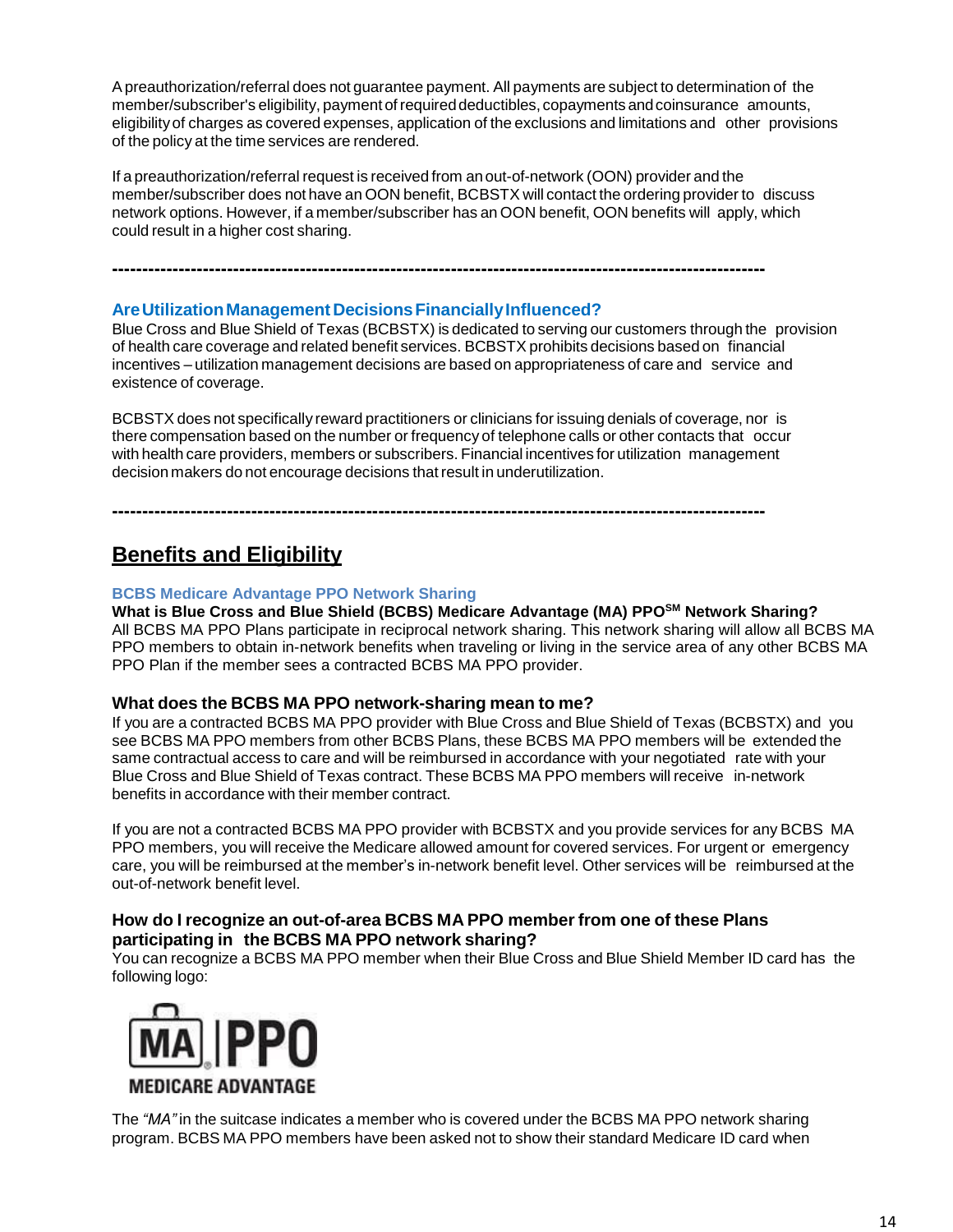receiving services; instead, members should provide their Blue Cross and/or Blue Shield member ID card.

## **Do I have to provide services to BCBS MA PPO members from these other BCBS Plans?**

If you are a contracted BCBS MA PPO provider with BCBSTX, you should provide the same access to care for BCBS MA members from other BCBS Plans as you do for BCBSTX MA PPO members. You can expect to receive the same contracted rates for such services.

If you are not a BCBS MA PPO contracted provider, you may see BCBS MA PPO members from other BCBS Plans, but you are not required to do so. Should you decide to provide services to BCBS MA PPO members, you will be reimbursed for covered services at the Medicare allowed amount based on where the services were rendered and under the member's out-of-network benefits. For urgent or emergency care, you will be reimbursed at the in-network benefit level.

## **What if my practice is closed to new local BCBS MA PPO members?**

If your practice is closed to new local BCBS MA PPO members, you do not have to provide care for BCBS MA PPO out-of-area members. The same contractual arrangements apply to these out-of-area network sharing members as your local BCBS MA PPO members.

## **How do I verify benefits and eligibility?**

Call BlueCard® Eligibility at 800-676-BLUE (800-676-2583) and provide the BCBS MA PPO member's alpha prefix located on the member's ID card. You may also submit electronic eligibility requests for BCBS MA PPO members. Follow these three easy steps:

- Log in to the Availity Web Portal, the [Availity Revenue Cycle Management portal](https://www.availity.com/) or your preferred vendor
- Enter required data elements
- Submit your request

## **Where do I submit the claim?**

You should submit the claim to BCBSTX under your current billing practices. Do not bill Medicare directly for any services rendered to a BCBS MA PPO member.

## **What will I be paid for providing services to these out-of-area BCBS MA PPO network sharing members?**

If you are a BCBS MA PPO contracted provider with BCBSTX, benefits will be based on your contracted BCBS MA PPO rate for providing covered services to BCBS MA PPO members from any BCBS MA PPO Plan. Once you submit the BCBS MA PPO claim, BCBSTX will work with the other Plan to determine benefits and send you the payment.

## **What will I be paid for providing services to other BCBS MA out-of-area members not participating in the BCBS MA PPO Network Sharing?**

When you provide covered services to other BCBS MA PPO out-of-area members not participating in network sharing, benefits will be based on the Medicare allowed amount. Once you submit the BCBS MA PPO claim, BCBSTX will send you the payment. However, these services will be paid under the BCBS MA member's outof-network benefits unless for urgent or emergency care.

## **What is the BCBS MA PPO member cost sharing level and co-payments?**

A BCBS MA PPO member cost sharing level and co-payment is based on the BCBS MA PPO member's health plan. You may collect the co-payment amounts from the BCBS MA PPO member at the time of service. To determine the cost sharing and/or co-payment amounts, you should call the Eligibility Line at 800- 676-BLUE (800-676-2583).

## **May I balance bill the BCBS MA PPO member the difference in my charge and the allowance?** No,

you may not balance bill the BCBS MA PPO member for this difference. Members may be balance billed for any deductibles, co-insurance, and/or co-pays.

## **What if I disagree with the reimbursement amount I received?**

If there is a question concerning the reimbursement amount, contact Blue Cross Medicare Advantage (PPO)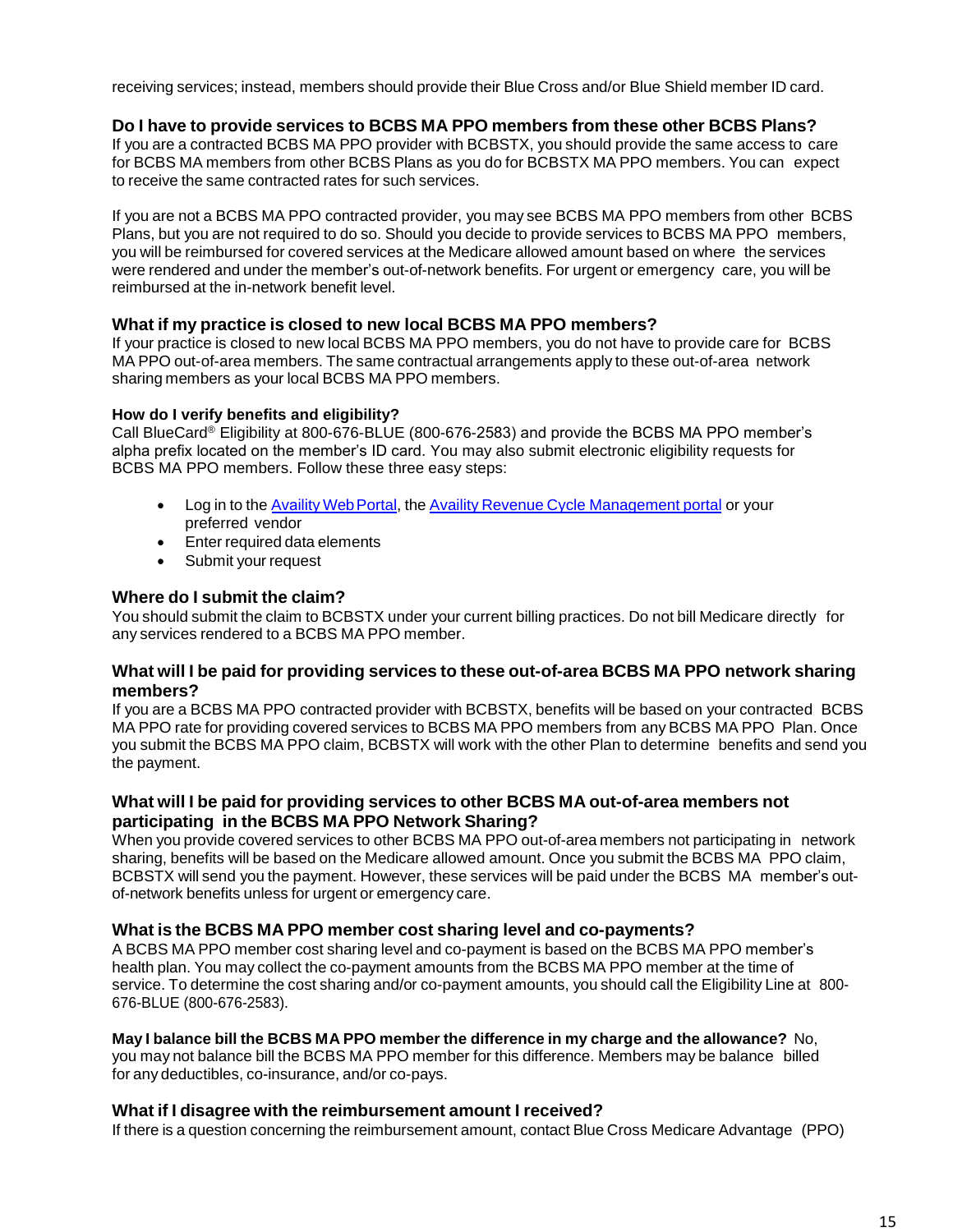#### **Who do I contact if I have a question about BCBS MA PPO network sharing?**

If you have any questions regarding the BCBS MA PPO program or products, contact Blue Cross Medicare Advantage (PPO) Customer Service at 877-774-8592*.*

**------------------------------------------------------------------------------------------------------------**

## **Claims**

**Clinical Payment and Coding Policies Now Online**

BCBSTX is now publishing [Clinical Payment and Coding Policies](http://links.mkt2527.com/ctt?kn=11&ms=MTA5NTM5MzgS1&r=MTkyODM0MTAxODQwS0&b=3&j=MTE2MDM3MTk5MgS2&mt=1&rt=0) on our website. These payment and coding policies describe BCBSTX's application of payment rules and methodologies for CPT®, HCPCS and ICD-10 coding as applied to claims submitted for covered services. This information is offered as a helpful general resource regarding BCBSTX payment polices and is not intended to address all reimbursement related issues. New policies have been posted and existing policies will be added over time. We regularly adjust clinical payment and coding policy positions as part of our ongoing policy review processes. Check [this newsletter](https://www.bcbstx.com/provider/news/bluereview.html) and the [News](https://www.bcbstx.com/provider/news/index.html)  [and Updates](https://www.bcbstx.com/provider/news/index.html) section on our website for newly adapted or revised policies.

## **Flublok Quadrivalent Billing**

Effective Jan. 1, 2017, the American Medical Association approved the use of Current Procedural Terminology (CPT®) code 90682 (influenza virus vaccine, quadrivalent (RIV4), derived from recombinant DNA, hemagglutinin (HA) protein only, preservative and antibiotic free, for intramuscular use), which best describes Flublok Quadrivalent. Flublok Quadrivalent is for persons 18 years of age and older. Please be aware that Flublok Quadrivalent is not yet accessible for administration. Once available for the 2017-2018 flu season, BCBSTX will cover CPT 90682 when used appropriately.

**------------------------------------------------------------------------------------------------------------**

**------------------------------------------------------------------------------------------------------------**

#### **Update to After-hours and Weekend Care Codes Payment Policy**

Blue Cross and Blue Shield of Texas (BCBSTX) will be updating its payment policy regarding after-hours and weekend care codes.

After-hours or weekend care is reimbursable, within limitations, for services provided by an individual physician or other health care professional who is required to provide office-based services outside of regular posted office hours to treat a patient's urgent illness or condition.

Effective Jan. 1, 2017, BCBSTX will no longer reimburse **facility-based or non-office based providers for CPT Codes 99053, 99056 and 99060**. These codes will be considered inclusive of the primary procedure. Please contact your Network Management [Representative](https://www.bcbstx.com/provider/contact_us.html#localnetwork) if you have any questions or if you need additional information.

#### **ClaimsXten TM QuarterlyUpdates**

New and revised Current Procedural Terminology (CPT®) and HCPCS codes are periodically added to or deleted from the ClaimsXten code auditing tool software by the software vendor on a quarterly basis and are not considered changes to the software version.

**------------------------------------------------------------------------------------------------------------**

Blue Cross and Blue Shield of Texas (BCBSTX) will normally load this additional data to the BCBSTX claim processing system within 60 to 90 days after receipt from the software vendor and will confirm the effective date via the News and [Updates](http://www.bcbstx.com/provider/news/index.html) section of the BCBSTX provider website. Advance notification of updates to the ClaimsXten software version (i.e., change from ClaimsXten version 4.1 to 4.4) also will be posted on the BCBSTX provider website.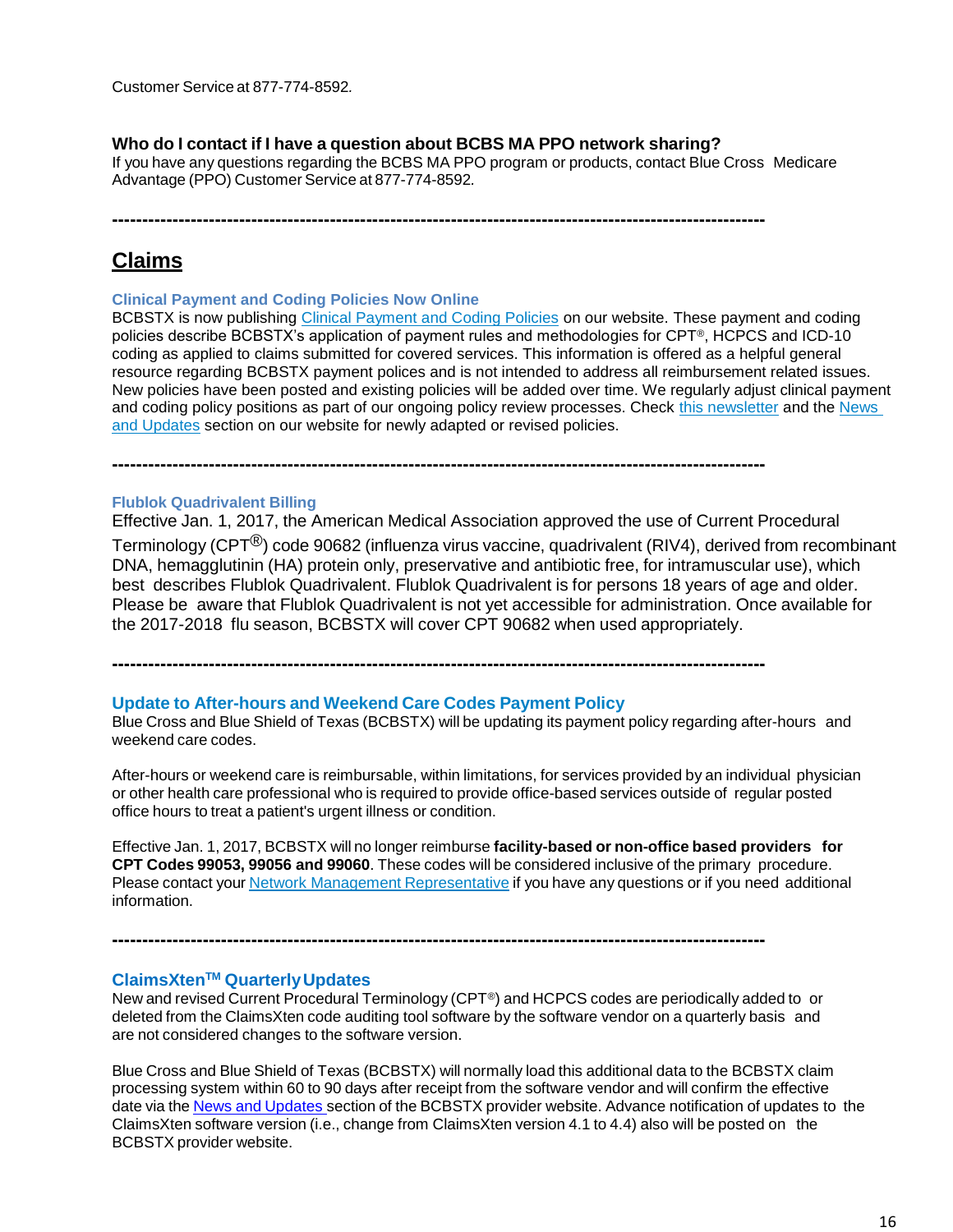To help determine how coding combinations on a claim may be evaluated during the claim adjudication process, you may continue to utilize Clear Claim Connection™ (C3). C3 is a free, online reference tool that mirrors the logic behind BCBSTX's code-auditing software. Refer to our website at [bcbstx.com/provider](http://www.bcbstx.com/provider/) for additional information on gaining access to C3.

For more details regarding ClaimsXten, including answers to frequently asked questions, refer to the C3 page. Additional information may also be included in upcoming issues of the *Blue Review*.

Checks of eligibility and/or benefit information are not a guarantee of payment. Benefits will be determined once a claim is received and will be based upon, among other things, the member's eligibility and the terms of the member's certificate of coverage applicable on the date services were rendered.

ClaimsXten and Clear Claim Connection are trademarks of McKesson Information Solutions, Inc., an independent third party vendor that is solely responsible for its products and services.

*CPT copyright 2015 American Medical Association (AMA). All rights reserved. CPT is a registered trademark of the AMA.*

**------------------------------------------------------------------------------------------------------------**

## **FeeScheduleUpdates**

Reimbursement changes and updates for Blue Choice PPO, Blue Essentials (formerly known as HMO Blue Texas) (Independent Provider Network only), Blue Advantage HMO and Blue Premier practitioners will be postedunderStandardsandRequirements/GeneralReimbursementInformation/Reimbursement Schedules and Related Information / Professional Schedules section on the Blue Cross and Blue Shield of Texas (BCBSTX) provider website at [bcbstx.com/provider.](https://www.bcbstx.com/provider/index.html)

The changes will not become effective until at least 90 days from the posting date. The specific effective date will be noted for each change that is posted. To view this information, visit the General [Reimbursement](https://www.bcbstx.com/provider/gri/index.html) [Information](https://www.bcbstx.com/provider/gri/index.html) section on the BCBSTX provider website. The CPT/HCPCS Drug/Injectable codes Fee Schedule will be updated quarterly on March 1, June 1, Sept. 1 and Dec. 1 each year. The NDC Fee Schedule will be updated monthly.

## **TechnicalandProfessionalComponents**

**Modifiers 26 and TC:** Modifier 26 denotes professional services for lab and radiological services. Modifier TC denotes technical component for lab and radiological services. These modifiers should be used in conjunction with the appropriate lab and radiological procedures only.

**------------------------------------------------------------------------------------------------------------**

**------------------------------------------------------------------------------------------------------------**

**Note:**When a physician or professional provider and facility or ancillary provider performs both the technical and professional service for a lab or radiological procedure, he/she must submit the total service, not each service individually.

#### **SurgicalProceduresPerformed inthePhysician's Office**

When performing surgical procedures in a non-facilitysetting, the physician and professional provider reimbursement covers the services, equipment and some of the supplies needed to perform the surgical procedure when a member/subscriber receives these services in the physician's or professional provider's office.

Reimbursement will be allowed for some supplies billed in conjunction with a surgical procedure performed in a physician's or professional provider's office. To help determine how coding combinations on a claim may be evaluated during the claim adjudication process, you may continue to utilize Clear Claim Connection™ (C3). C3 is a free, online reference tool that mirrors the logic behind Blue Cross and Blue Shieldof Texas'(BCBSTX) code-auditing software. Refer to the BCBSTX provider website at [bcbstx.com/provider](https://www.bcbstx.com/provider/tools/clear_claim_connection.html) for additional [information](https://www.bcbstx.com/provider/tools/clear_claim_connection.html) on gaining access to C3.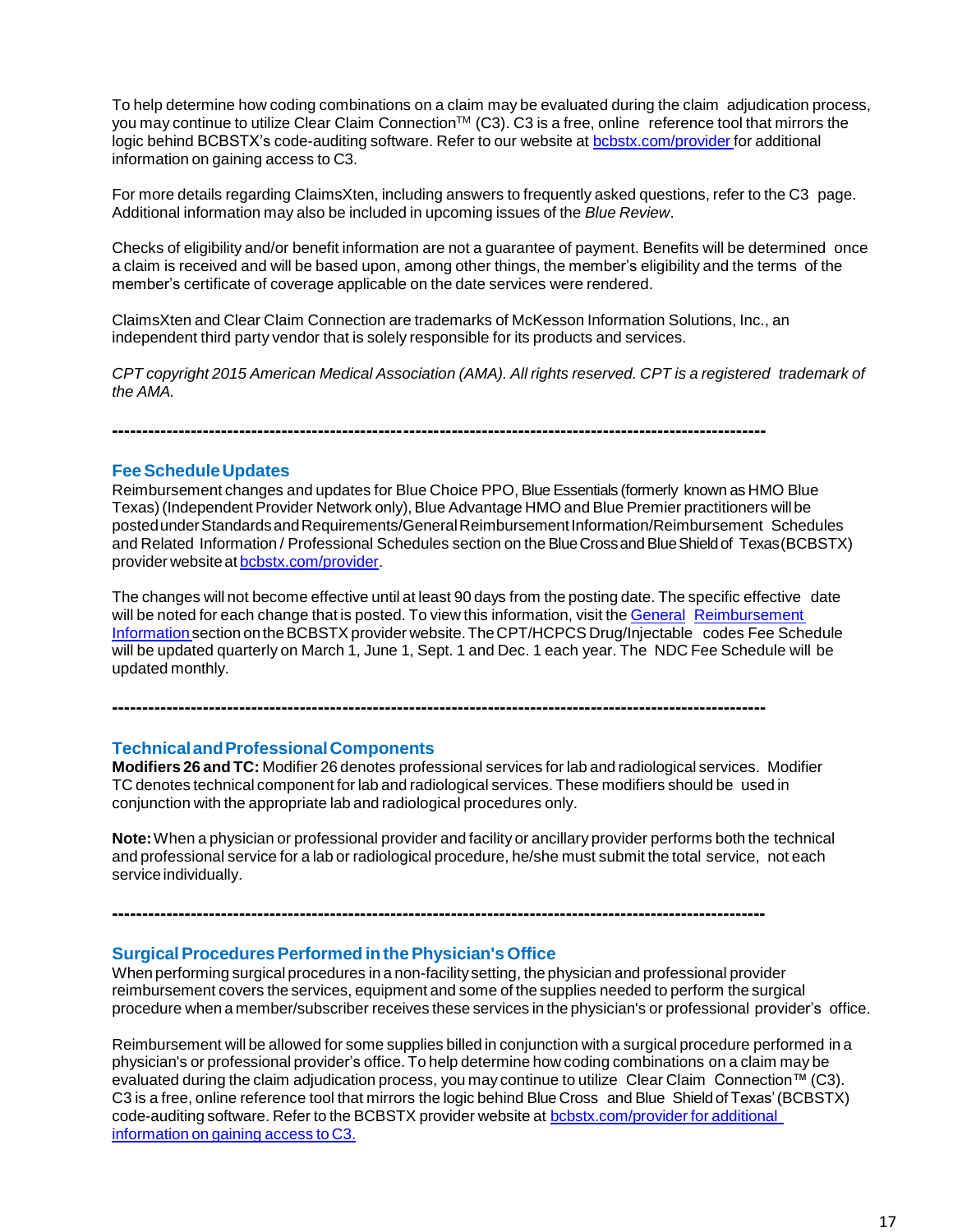Please note the physician's and professional provider's reimbursement includes surgical equipment that maybe owned or supplied by an outside surgical equipment or Durable Medical Equipment (DME) vendor. Claims from the surgical equipment or DME vendor will be denied since the globalphysician's or professional provider's reimbursement includes staff andequipment.

**------------------------------------------------------------------------------------------------------------**

#### **Reminder:Pass-through Billing**

Blue Cross and Blue Shield of Texas (BCBSTX) does not permit pass-through billing. Pass-through billing occurs when the ordering physician, professional provider or facility or ancillary provider requests and bills for a service, but the service is not performed by the ordering physician, professional provider or facility or ancillaryprovider.

The performing physician, professional provider or facility and ancillary provider should bill for these services unless otherwise approved by BCBSTX. BCBSTX does not consider the following scenarios to be passthrough billing:

- The service of the performing physician, professional provider or facility and ancillary provider is performed at the place of service of the ordering provider and is billed by the ordering physician or professional provider.
- The service is provided by an employee of a physician, professional provider or facility and ancillary provider (physician assistant, surgical assistant, advanced nurse practitioner, clinical nurse specialist, certified nurse midwife or registered first assistant who is under the direct supervision of the ordering physician or professional provider) and the service is billed by the ordering physician or professional provider.

The following modifiers should be used by the supervising physician when he/she is billing for services rendered by a Physician Assistant (PA), Advanced Practice Nurse (APN) or Certified Registered Nurse First Assistant (CRNFA):

- **AS modifier:** A physician should use this modifier when billing on behalf of a PA, APN or CRNFA for services provided when the aforementioned providers are acting as an assistant during surgery. (Modifier AS is to be used *ONLY* if they assist at surgery.)
- **SA modifier:** A supervising physician should use this modifier when billing on behalf of a PA, APN or CRNFA for **non-surgical** services. (Modifier SA is used when the PA, APN, or CRNFA is assisting with any other procedure that *DOES NOT* include surgery.)

**Improvements to the Medical Records Process for BlueCard ® Claims**

**------------------------------------------------------------------------------------------------------------**

**------------------------------------------------------------------------------------------------------------**

Blue Cross and Blue Shield of Texas (BCBSTX) is now able to send medical records electronically to all Blue Cross and/or Blue Shield Plans. This method significantly reduces the time it takes to transmit supporting documentation for BlueCard claims and eliminates lost or misrouted records.

As always, we request that you submit your medical records to BCBSTX if needed for claims processing. Requests for medical records from other Blues Plans before rendering services, as part of the preauthorization process, should be submitted directly to the requesting Plan.

#### **ContractedProvidersMust File Claims**

As a reminder, physicians, facilities, professional providers and ancillary providers must file claims for any covered services rendered to a patient enrolled in a Blue Cross and Blue Shield of Texas (BCBSTX) health plan. You may collect the full amounts of any deductible, coinsurance or copayment due and then file the claim with BCBSTX. Arrangements to offer cash discounts to an enrollee in lieu of filing claims with BCBSTX violate the requirements of your provider contract with BCBSTX.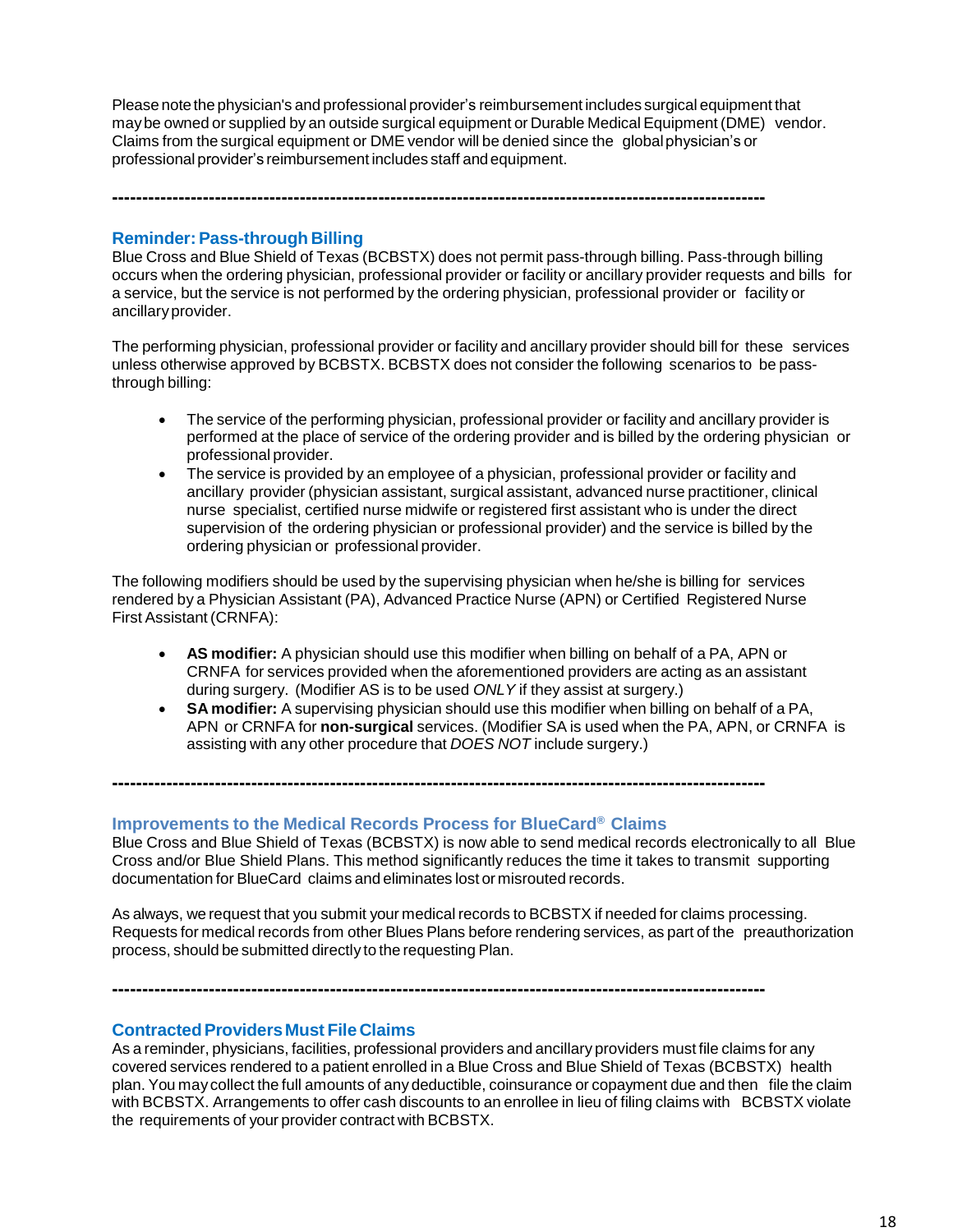Notwithstanding the foregoing, a provision of theAmerican Recoveryand Reinvestment Act changed HIPAA to add a requirement that if a patient self pays for a service in full and directs a provider to not file a claim with the patient's insurer, the provider must comply with that directive and may not file the claim in question. In such an event, you must comply with HIPAA and not file the claim to BCBSTX.

**------------------------------------------------------------------------------------------------------------**

## **Billing for Non-Covered Services**

As a reminder, contracted physicians, professional providers, facility and ancillary providers may collect payment from members/subscribers for copayments, co-insurance and deductible amounts.The physician, professional provider, facility or ancillary provider maynot charge the member/subscriber more than the patient share shown on their provider claim summary(PCS) or electronic remittance advice (ERA).

If Blue Cross and Blue Shield of Texas (BCBSTX) determines that a proposed service is not a covered service, the physician, professional provider, facility or ancillary provider must inform the member/subscriber in writing in advance. This will allow the physician, professional, facility or ancillary provider to bill the member/subscriber forthe non-covered service rendered.

In no event, shall a contracted physician, professional provider, facilityor ancillaryprovider collect payment from the subscriber for identified hospital acquired conditions and/or serious reportable events.

**------------------------------------------------------------------------------------------------------------**

#### **Avoidance of Delayin Claims Pending COB Information**

Blue Cross and Blue Shield of Texas (BCBSTX) receives thousands of claims each month thatrequire unnecessaryreview for coordination of benefits (COB). What that means to our physicians, professional providers, facility and ancillary providers is a possible delay, or even denial of services, pending receipt of the required information from the member/subscriber.

## **Here are some tips to help prevent claims processing delays when there is onlyone insurance carrier:**

- CMS-1500, box 11-d if there is no secondary insurance carrier, mark the "No" box.
- Do not place anything in box 9, a through d this area is reserved for member information for a secondaryinsurancepayer.

It is critical that no information appears in box 11-d or in box 9 a-d if there is only one insurance payer.

**------------------------------------------------------------------------------------------------------------**

#### **ImplantableDeviceVersusMedicalSupply/Material**

We have received several questions from providers about billing for implants. To help address the topic, we have provided a reminder about the National Uniform Billing Committee definition of an implant.

## **National Uniform Billing Committee (NUBC) definition of animplant:**

- Revenue Code 274 Prosthetic/orthotic devices
- Revenue Code 275 Pacemaker
- Revenue Code 278 Other Implants

An implantable device is that which is implanted, such as a piece of tissue, a tooth, a pellet of medicine, or a tube or needle containing radioactive substance, a graft or an insert. Also included are liquid and solid plastic materials used to augment tissues or to fill in areas traumatically or surgically removed. Also included is an object or material partially or totally inserted or grafted into the body for prosthetic, therapeutic ordiagnostic purposes.

Examples of other implants reported under revenue code 278 include stents, artificial joints, shunts,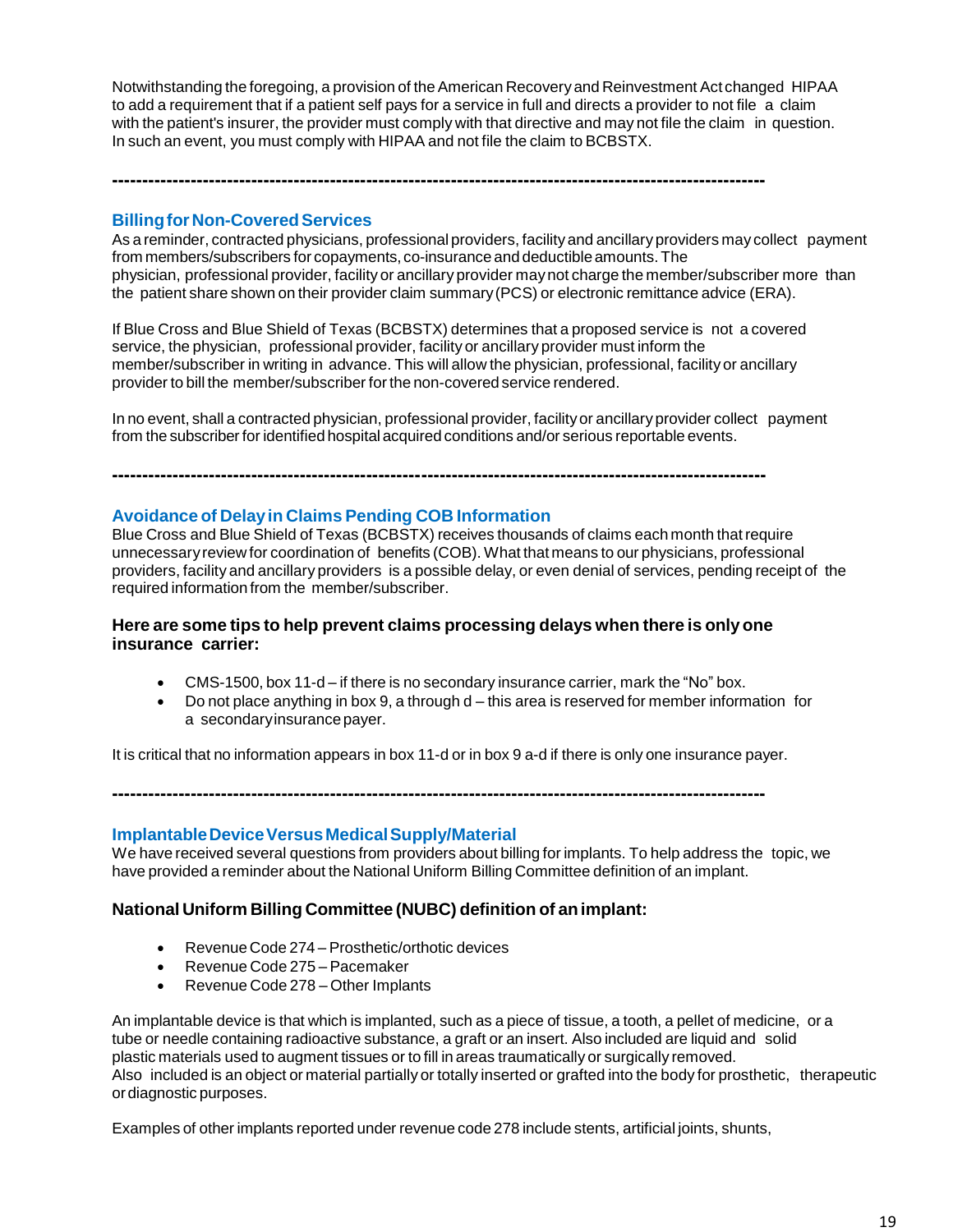grafts, pins, plates, screws, anchors and radioactive seeds (not an all-inclusive list).

Supplies that are not implantable should be submitted as supply charges. In conjunction, a device is not a "material or supply furnished incident to a service." Items used as routine supplies should not be submitted as an implant. Guide wires, catheters and clips that are used during surgery but do not remain in the body are used the same way as an instrument and are not "implanted" should not be submitted as an implant.

Additional reference and definitions of implantable devices, supplies and material are in the UB04 Editor and the website of the implantable device's manufacturer.

**------------------------------------------------------------------------------------------------------------**

#### **Hospitals, and Routine Services and Supplies**

Routine services and supplies are generally already included by the provider in charges related to other procedures or services. As such, these items are considered non-billable for separate reimbursement. The following guidelines mayassist hospital personnel in identifying items, supplies, and services that are not separatelybillable. **This is not an all-inclusive list.**

- Anysupplies, items and services that are necessary or otherwise integral to the provision of a specific service and/or the delivery of services in a specific location are considered routine services and not separately billable in the inpatient and outpatient environments.
- All items and supplies that maybe purchased over-the-counter are not separately billable.
- Allreusable items, supplies and equipment that are provided to all patients during an inpatient or outpatient admission are not separatelybillable.
- Allreusable items, supplies and equipment that are provided to all patients admitted to a given treatment area or units are not separately billable.
- Allreusable items, supplies and equipment that are provided to all patients receiving the same service are not separately billable.

**------------------------------------------------------------------------------------------------------------**

## **Clinical Resources**

## **Medical Necessity Review of Observation Services**

As a reminder, it is the policy of Blue Cross and Blue Shield of Texas (BCBSTX) to provide coverage for observation services when it is determined to be medically necessary based on the medical criteria and guidelines as outlined in the Milliman Care [Guidelines.](https://www.mcg.com/care-guidelines/care-guidelines/?gclid=EAIaIQobChMI_PTXromB3QIVBgtpCh09pw0pEAAYASAAEgJaQfD_BwE) Claims for observation services are subject to postservice review, and BCBSTX may request medical records for the determination of medical necessity.

## **When medical records are requested, documentation should include the following information:**

- The attending physician's order for observation care with clock time (or clock time can be noted in the nurse's observation admission note)
- The physician's admission and progress notes confirming the need for observation care
- The supporting diagnostic and/or ancillary testing reports
- The admission progress notes (with the clock time) outlining the patient's condition and treatment
- The discharge notes (with clock time) with discharge order and nurse's notes

**------------------------------------------------------------------------------------------------------------**

Itemized bill

#### **Coordination of Care Between Medical and Behavioral Health Providers**

Blue Cross and Blue Shield of Texas (BCBSTX) continually strives to promote coordination of member care between medical and behavioral health providers.We understand that communication between providers and their patients regarding the treatment and coordination of care can pose challenges.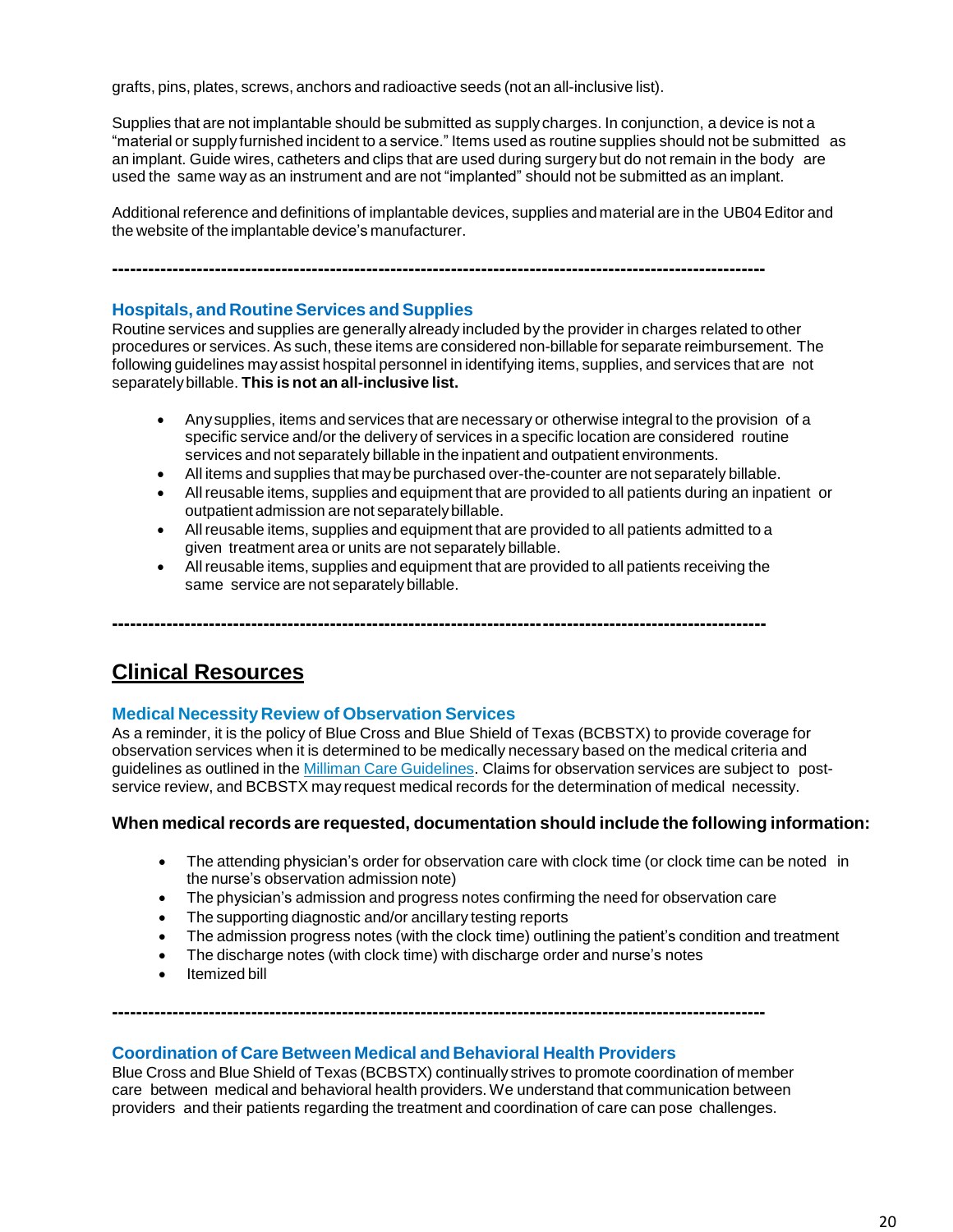## **Here are few resources available to you through BCBSTX:**

#### **1. The Coordination of Care Form Available Online**

To provide assistance when coordinating care, BCBSTX has created a [Coordination](http://www.bcbstx.com/provider/pdf/bh_coordination_care.pdf) of Care form that is available online. This new form may help in communicating patient information, such as:

- To provide member treatment information **to** another treating provider
- To request member treatment information **from** another treating provider

It is important to note that a written release to share clinical information with members' medical providers must be obtained prior to the use of this form. BCBSTX recommends obtaining a written release prior to the onset of treatment.

If you are requesting member treatment information from another provider, it is recommended that the Patient Information and Referring Provider sections of the form be completed to expedite the care coordination process for the receiving provider.

#### **2. If You Need Help Finding Behavioral Health Providers for Your Patients**

Call the number on the back of members' BCBSTX ID cards to receive assistance in finding outpatient providers or behavioral health facilities.

## **3. Behavioral Health or Medical Case Management Services**

If you believe a patient has complex health needs and could benefit from additional support and resources from a clinician, you can make a referral to one of the BCBSTX Case Management programs by calling the number on the back of the member's BCBSTX ID card. Case Management can also provide you and the member with information about additional resources provided by their insurance plan.

**------------------------------------------------------------------------------------------------------------**

**2015 Continuity and Coordination of Care Report Results, and Recommended Interventions** Continuity and coordination of care is important to the care of members. Therefore, it is important that the PrimaryCare Physician/Provider (PCP) be kept informed of a member's condition and any treatment provided by specialist providers (SCP), ancillaries or other health care providers.

Blue Cross and Blue Shield Texas (BCBSTX) monitors the continuity and coordination of care between PCP and specialist providers across the health care network, at least annually. From 2014 Physician Office Review evaluations, opportunities were identified to improve communication between PCP and specialist consultations. The BCBSTX 2015 Provider Satisfaction Survey was modified to include questions related to continuity and coordination of care to better analyze strengths and opportunities.

## **Specific questions were added to the following areas:**

- Referral to an ophthalmologist or optometrist for patients requiring a diabetic eye exam and receiving results
- Timely discharge summary data for patients who have been hospitalized is provided to practitioners and includes medication administration instructions

The audits from the Physician Office Review Program had high scores related to continuity and coordination of care. One consideration from the evaluation is that offices were randomly selected without knowledge of patients that required continuity and coordination services from other providers. This resulted in very small denominator of records to assess for continuity and coordination of care.

Recommendation for future studies is that the methodology should be evaluated to generate a sample of members in need of continuity and coordination of care.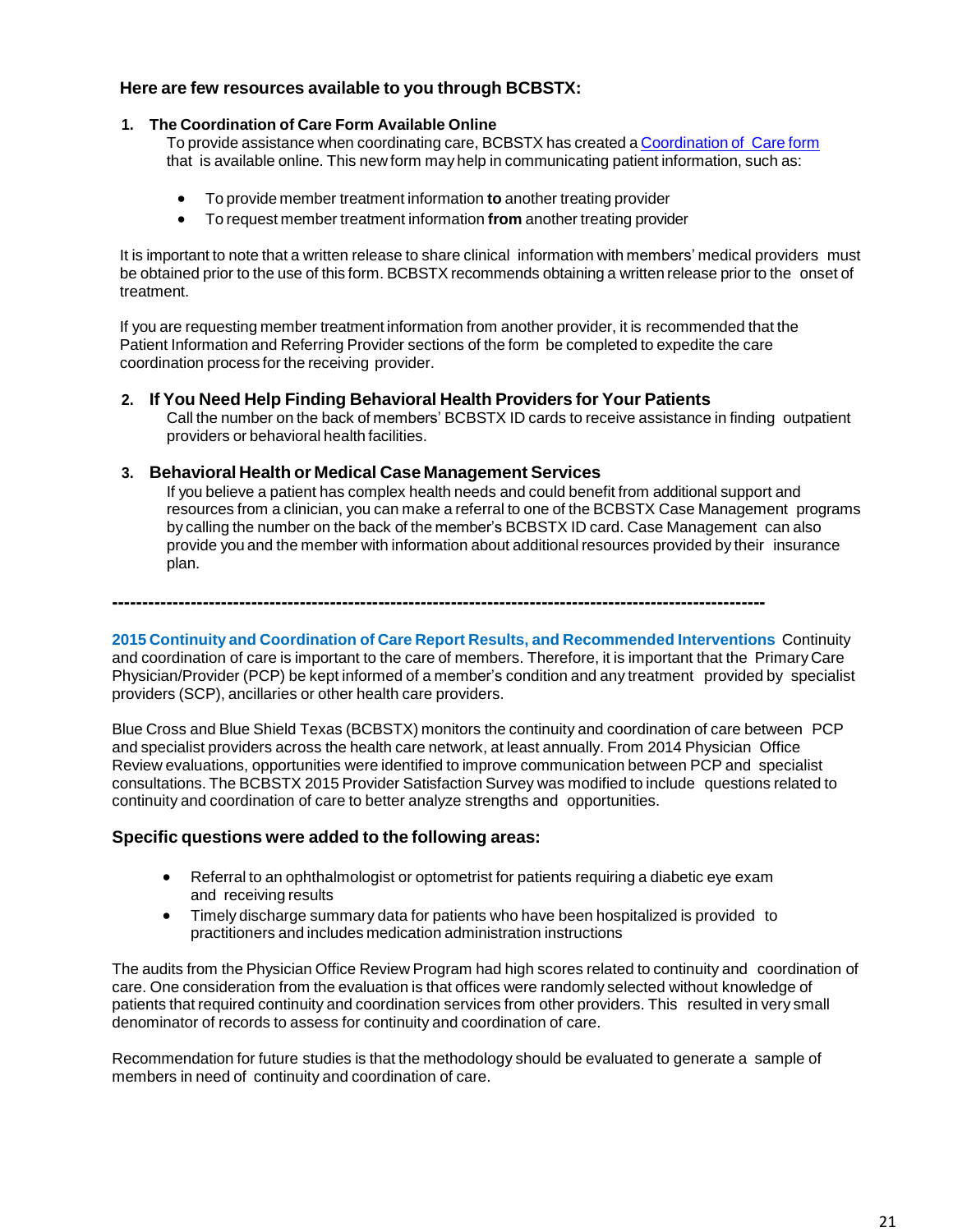**In the 2015 Provider Satisfaction Survey the following items scored less than the target of 85 percent:**

- Receiving eye exam results from eye care professionals
- Receiving summary information after inpatient discharge
- Overall satisfaction with continuity of care

| <b>Survey Question</b>                                                                                                                 | Goal | <b>BCBSTX 2015 Score</b> |
|----------------------------------------------------------------------------------------------------------------------------------------|------|--------------------------|
| 33. Do ophthalmologists and optometrists inform you of their<br>findings after seeing patients you referred for diabetes eye<br>exams? |      | 77%                      |
| 34. When your patients are admitted to a hospital, are you<br>sent summary information after the discharge?                            |      | 72%                      |
| 35. When you receive hospital discharge information, does it<br>reach your office within five business days?                           | 85%  | 80%                      |
| 36. When you receive hospital discharge information, does it<br>contain adequate information about medications at discharge?           |      | 88%                      |
| 40. Overall Satisfaction with Continuity of Care                                                                                       |      | 76%                      |

The findings of this survey recognize the barriers to care that impact continuity-of-care coordination and BCBSTX's HEDIS rates. The possibilities for improvements were identified to remove barriers impacting continuity and coordination of care.

## **To support continuity and coordination of care, BCBSTX is recommending the following interventions:**

- 1. Specialists should provide a report to the Primary Care Physician/Provider summarizing the member's visit, the services provided and recommended follow-up treatment or needs.
- 2. Hospitals provide timely discharge summary reports to primary care physicians/providers that include a synopsis of the stay, treatment or procedures done, follow-up needs and a list of discharge medications.

Please contact Quality Improvement Programs at 800-863-9798 with questions or comments.

**------------------------------------------------------------------------------------------------------------**

**Electronic Options**

## **Multiple Online Enrollment Options Available in AvailityTM**

Blue Cross and Blue Shield of Texas (BCBSTX) offers you multiple enrollment opportunities for electronic options through the Availity Web Portal. This is in addition to other electronic transactions available to you through Availity or your preferred web vendor portal. Instead of faxing or mailing paper enrollment forms, you can complete the **online** enrollment options listed below through Availity at no cost. Availity also provides single sign-on access to several online tools that offer greater convenience and security, without the need for another user ID and password.

## **Online Enrollment for EFT and ERA**

BCBSTX contracted providers\* can enroll online for **Electronic Fund Transfer (EFT)** and **Electronic Remittance Advice (ERA)**, and make any necessary set-up changes in Availity. The online enrollment process can be completed in near real-time.

Providers will receive a confirmation letter acknowledging the enrollment effective date and related information. Once enrolled for ERA, providers and billing services also gain access to the **Availity Remittance Viewer**. This online tool permits users to search, view, save and print remittance information, even if the ERA is delivered to a different clearinghouse or vendor.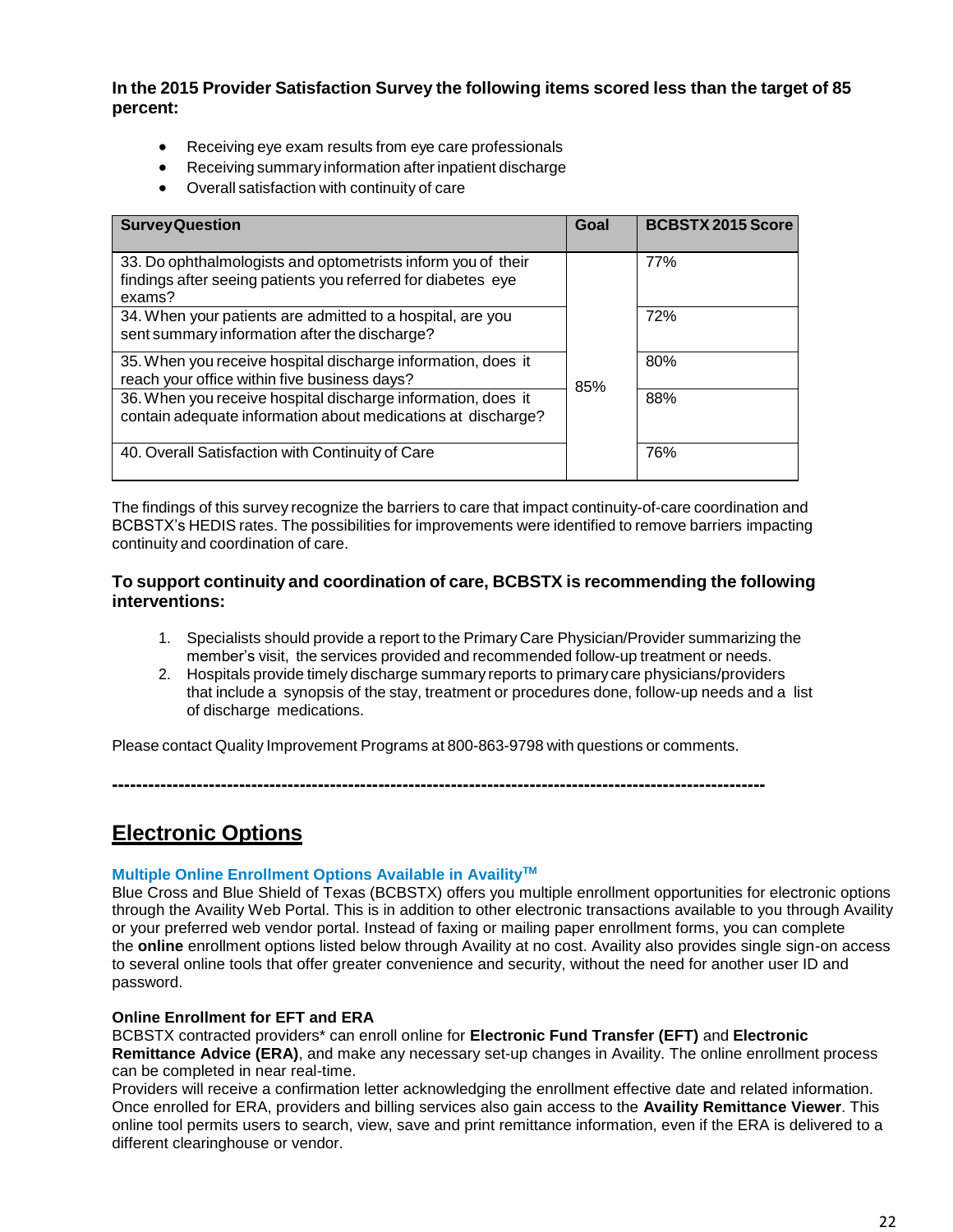#### **Single Sign-on Access**

#### **Benefit Preauthorization Via iExchange®**

Once you are registered as an Availity user, you may enroll through the Availity Web Portal for iExchange. This tool supports online submission and electronic approval of benefits for inpatient admissions, as well as select outpatient and clinical pharmacy services. iExchange also offers you an alternative to calling to request the status of most benefit preauthorization requests. Additionally, iExchange accepts electronic medical record documentation for predetermination of benefits requests. As a reminder, always check eligibility and benefits first to find out if benefit preauthorization is required for a member.

 $\bullet$ 

Please note that for **behavioral health services**, you should continue to use the current fax and telephone benefit preauthorization methods.

#### **Electronic Refund Management (eRM)**

Registered Availity users can also gain access to eRM, an online tool that helps simplify the overpayment reconciliation process. You will receive electronic notification of overpayments with the option to deduct from a future payment or pay by check. eRM also gives access to the **Claim Inquiry Resolution (CIR)** tool. CIR offers online assistance that helps save your staff time by reducing the number of calls and specific written inquiries on finalized claims.

Please note that the eRM and CIR tools are not available for government programs claims.

#### **Learn More**

To learn more about these and other electronic tools and resources, visit the [Provider](https://www.bcbstx.com/provider/tools/index.html) Tools section of our website. Also, see the [Provider](https://www.bcbstx.com/provider/training/) Training page for dates, times and registration for online training sessions on a variety of topics.

For assistance or customized training, contact a BCBSTX Provider Education Consultant at [PECS@tx.com](PECS <PECS@bcbstx.com>).

#### **Register with Availity**

Visit [availity.com](https://www.availity.com/) to complete the online application today. If you need registration assistance, contact Availity Client Services at 800-AVAILITY (800-282-4548).

*Checking eligibility, benefit information and/or the fact that a service has been preauthorized is not a guarantee of payment. Benefits will be determined once a claim is received and will be based upon, among other things, the member's eligibility and the terms of the member's certificate of coverage applicable on the date services were rendered. If you have any questions, please call the number on the back of the member's ID card. \*This excludes atypical providers who have not acquired a National Provider Identifier (NPI).*

*Availity is a trademark of Availity, LLC, a separate company that operates a health information network to provide electronic information exchange services to medical professionals. Availity provides administrative services to BCBSTX. iExchange is a trademark of Medecision, Inc., a separate company that offers collaborative healthcare management solutions for payers and providers. BCBSTX makes no endorsement, representations or warranties regarding any products or services offered by third party vendors such as Availity or Medecision. If you have any questions about the products or services offered by such vendors, you should contact the vendor(s) directly.*

**------------------------------------------------------------------------------------------------------------**

#### **Availity® Claim Research Tool Offers Enhanced Status Results**

Using an electronic route, such as the Availity Claim Research Tool (CRT), is the most convenient, efficient and secure method of requesting detailed claim status. The CRT tool now returns more detailed information than ever before.

The CRT allows registered Availity users to search for claims by member ID, group number and date of service, or by National Provider Identifier (NPI) and specific claim number, also known as a Document Control Number (DCN). With easy-to-read denial descriptions, the tool enables users to check the status of multiple claims in one view to obtain real-time claim status.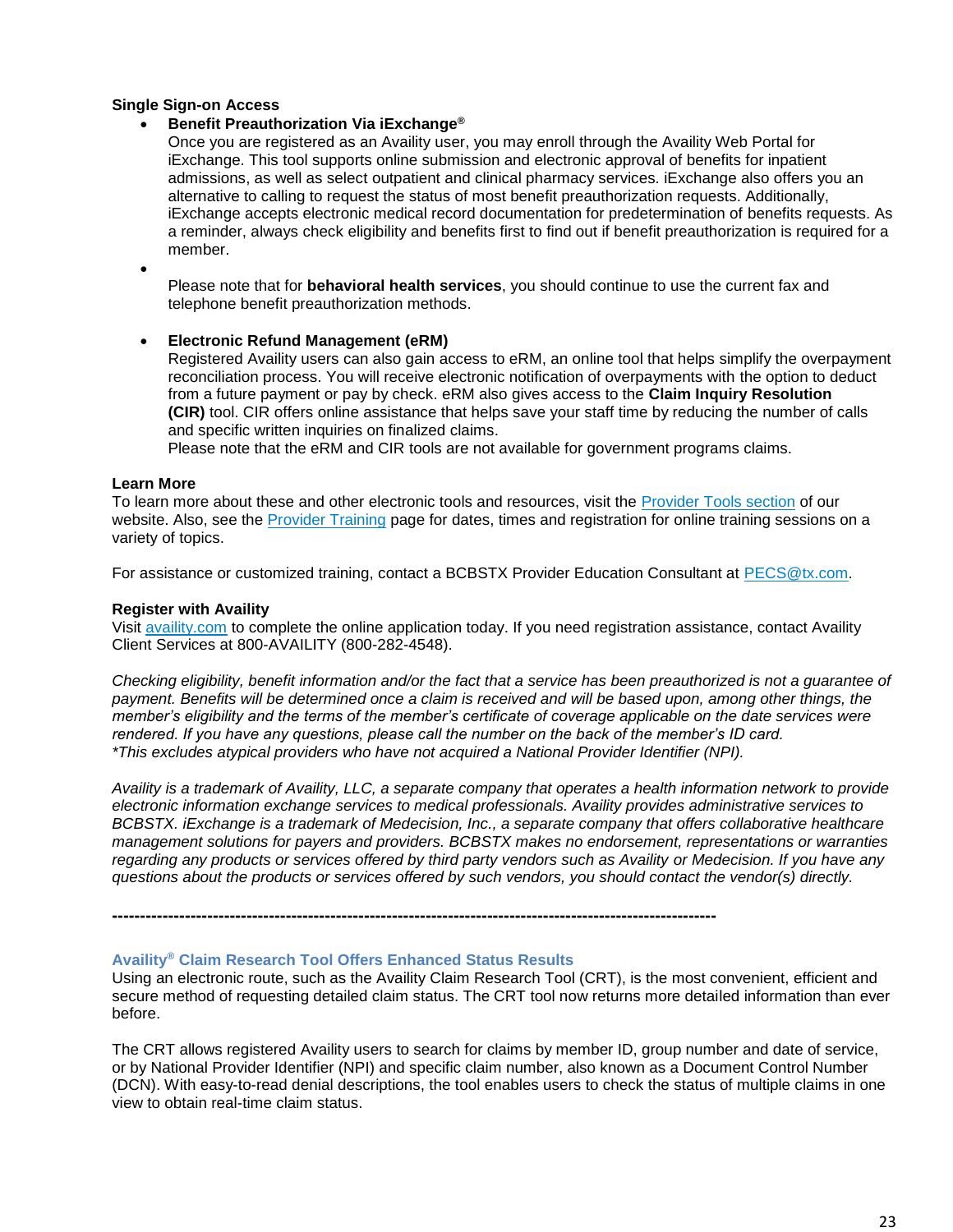The **CRT Search Results** page now delivers the rendering provider ID and name submitted on the claim. Additionally, the claim status Service Line break-down returns:

- Diagnosis Code
- Copay
- Coinsurance
- Deductible
- Modifier
- Unit or Time or Mile

This necessary information is available within a few clicks, lessening the need to speak with a Customer Advocate. For additional information, refer to the [CRT tip sheet,](https://www.bcbstx.com/provider/pdf/availity_crt_online_tip_sheet.pdf) which can also be found on the [Provider Tools](https://www.bcbstx.com/provider/tools/index.html)  [page](https://www.bcbstx.com/provider/tools/index.html) in the Education & Reference section of our [provider website.](https://www.bcbstx.com/provider/index.html) As a reminder, you must be registered with Availity to utilize the CRT. For registration information, visit [availity.com,](https://www.availity.com/) or contact Availity Client Services at 800-282-4548.

#### **Learn More About Availity**

We host complimentary webinars for providers to learn how to use the CRT and other electronic tools to their fullest potential. You do not need to be an existing Availity user to attend a webinar. Go to ou[r Provider Training](https://www.bcbstx.com/provider/training/index.html) website to view available webinars.

**------------------------------------------------------------------------------------------------------------**

## **Online Portal Applications Help Expedite Administrative Workflows**

Does your office or organization ever ask: **"Is this patient eligible for Blue Cross and Blue Shield Texas (BCBSTX) benefits? Does this service require preauthorization? or How did my claim process?"** If so, these questions and so many more can be answered in a matter of seconds with a few key strokes using an online portal application, such as Availity®.

Electronic options deliver real-time resolutions, avoiding disapproved services and optimizing your payment. You can confirm patient coverage, preauthorize services and post payments with a few simple clicks.

#### **Not only can you conduct HIPAA-compliant transactions online, using Availity you can also:**

- Submit pre- and post-exam transactions
- Conduct pre-service requests
- Complete post-service reconciliations
- Update provider demographics
- Enroll for electronic remittance and fund transfers

If you have not registered and would like to learn more about Availity, and our online referral and preauthorization tool iExchange®, register for a Back to Basics: Availity 101 [webinars.](https://www.bcbstx.com/provider/tools/index.html)

Additionally, for more advanced training of online tools, email a Provider Education Consultant at [PECS@bcbstx.com.](mailto:PECS@bcbstx.com)

**------------------------------------------------------------------------------------------------------------**

#### **Corrected Claim Request Change, Effective asof July 11, 2016**

As a reminder, effective July 11, 2016, corrected claim requests for previously adjudicated claims must be submitted as electronic replacement claims, or on the appropriate professional (CMS-1500) or institutional (UB-04) paper claim, and Claim Review form.

#### **ElectronicSubmission**

Electronic replacement claims should be submitted with the appropriate claim frequency code. Frequency code 7 will result in Blue Cross and Blue Shield of Texas (BCBSTX) adjudicating the original claim number (sometimes referred to as a Document Control Number, or DCN) with the corrections. The replacement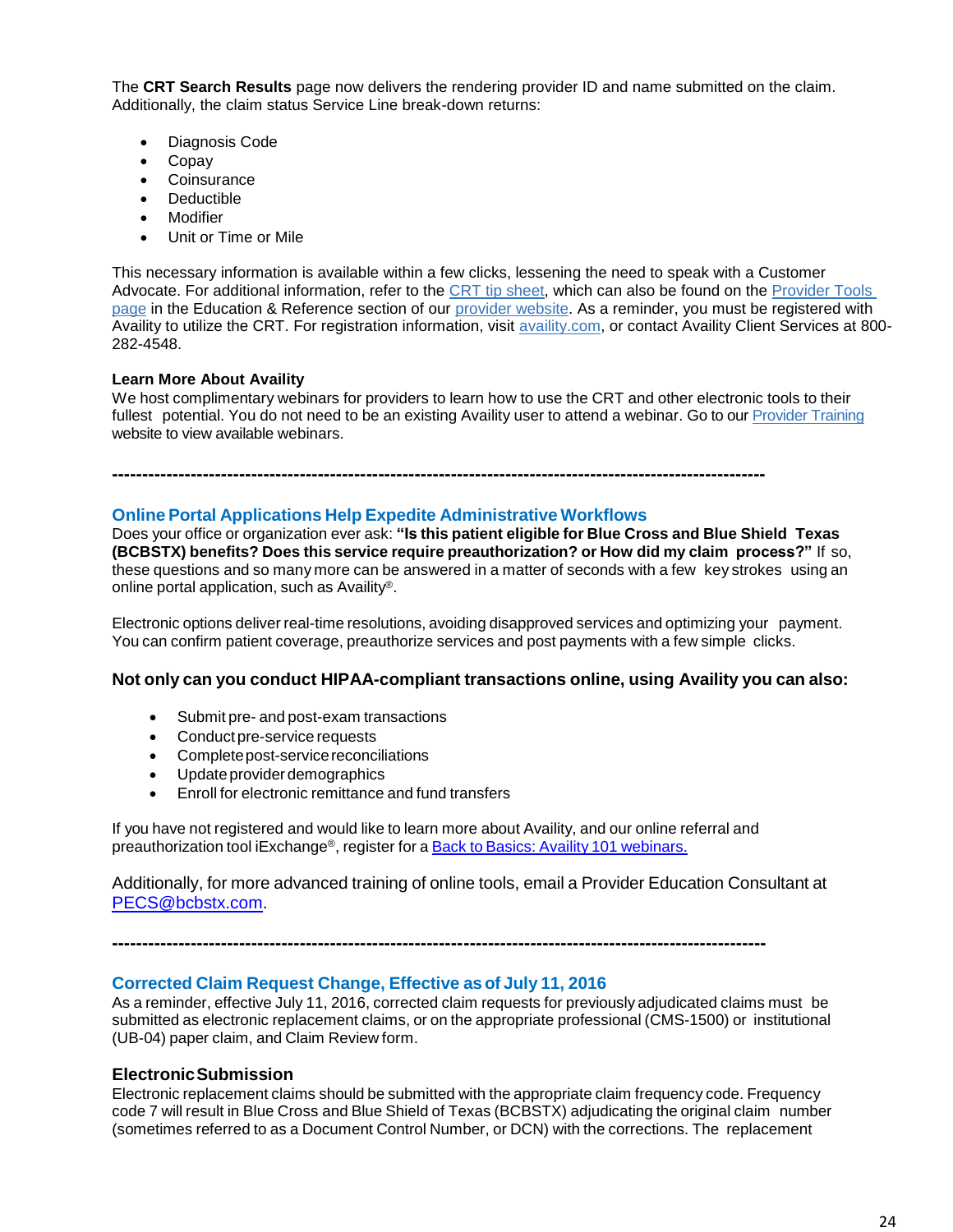claim will be issued a new BCBSTX claim number and subsequently deny based on the re- adjudication of the original claim.

**Note:** Claim corrections submitted without the appropriate frequency code will deny as a duplicate and the original BCBSTX claim number will not be adjudicated. See below for additional information on claim frequency codes and guidelines to assist you with when and how to use them for making corrections to electronic claims submitted to BCBSTX.

| <b>Claim Frequency Codes</b>                  |                                                                                                                                       |                                                                                                                                                    |                                                                                                                                                                          |  |  |
|-----------------------------------------------|---------------------------------------------------------------------------------------------------------------------------------------|----------------------------------------------------------------------------------------------------------------------------------------------------|--------------------------------------------------------------------------------------------------------------------------------------------------------------------------|--|--|
| Code                                          | <b>Description</b>                                                                                                                    | <b>Filing Guidelines</b>                                                                                                                           | <b>Action</b>                                                                                                                                                            |  |  |
| 5 Late Charge(s)                              | Use to submit additional<br>charges for the same<br>date(s) of service as a<br>previous claim.                                        | File electronically, as<br>usual. Include only the<br>additional late charges<br>that were not included<br>on the original claim.                  | BCBSTX will add the<br>late charges to the<br>previouslyprocessed<br>claim.                                                                                              |  |  |
| <b>7</b> Replacement of<br><b>Prior Claim</b> | Use to replace an entire<br>claim (all but identity<br>information).                                                                  | File electronically, as<br>usual. File the claim in<br>its entirety, including all<br>services for which you<br>are requesting<br>reconsideration. | <b>BCBSTX will replace</b><br>the original claim with<br>corrections and the<br>replacement claim will<br>be denied. Refer to<br>the original claim for<br>adjudication. |  |  |
| 8 Void/Cancel of<br><b>Prior Claim</b>        | Use to eliminate a<br>previously submitted<br>claim for a specific<br>provider, patient, insured<br>and "statement covers<br>period." | File electronically, as<br>usual. Include all<br>charges that were on<br>the original claim.                                                       | <b>BCBSTX will void the</b><br>original claim from<br>records, based on<br>request.                                                                                      |  |  |

## **PaperSubmission**

More than 98 percent of the claims BCBSTX receives from providers are submitted electronically. BCBSTX encourages all providers to use electronic options as the primary method for claim submission. There are

several multi-payer web vendors available to providers. If you are a registered Availity® web portal user, you have access to submit direct data entry replacement claims electronically, at no additional cost.

As of July 11, 2016, any changes to a claim that are specified **only** on the Claim Review form (or via a letter) will be returned with a notice advising resubmission on the appropriate CMS-1500 or UB-04 paper claim form. Paper claim submitters are required to indicate "corrected claim" on the paper claim form and the accompanying Claim Review form.

**------------------------------------------------------------------------------------------------------------**

## **Pharmacy**

#### **Reminder: Pharmacy Program Benefit Changes – Effective Jan. 1, 2017**

Blue Cross and Blue Shield of Texas (BCBSTX) implemented pharmacy benefit changes on Jan. 1, 2017, for some members with prescription drug benefits administered through Prime Therapeutics® .

Based on claims data, letters are sent from BCBSTX to alert members who may be affected by one or more of the 2017 pharmacy benefit changes. A summary of the changes, as outlined in the member letters, is included below for your reference.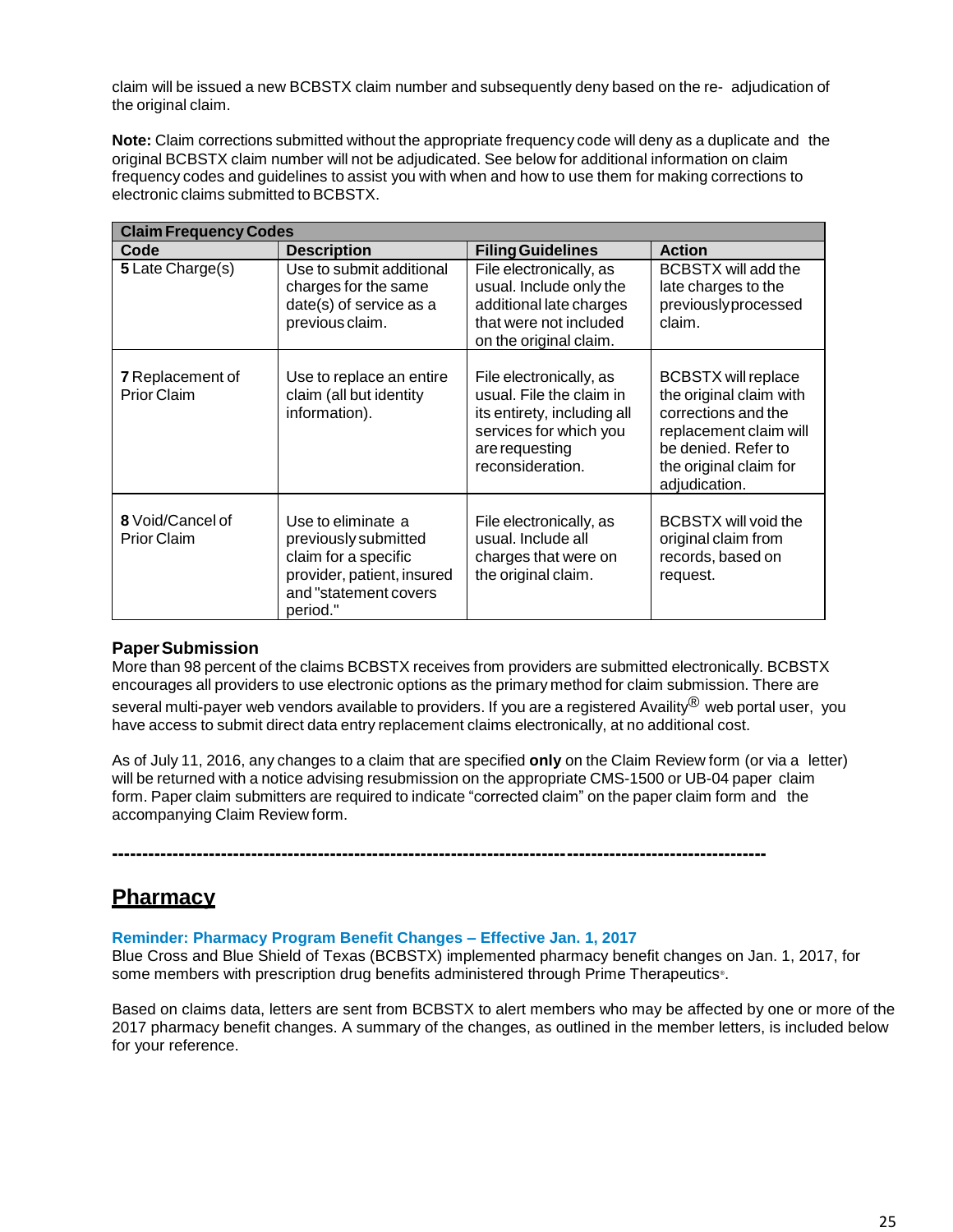#### **Drug List Changes and Medication Coverage Revisions/Exclusions**

Some members' plans may now be based on a new drug list:

- 1. **New Performance Drug List and Performance Select Drug Lists** Some members may have one of these new drug lists, which are closed drug lists listing all covered medications only. As a result, some medications will move to a higher copay/coinsurance payment tier and select drugs/drug classes may be excluded from coverage. Additionally, if your patients had a prior authorization approval for a drug that is now excluded from coverage, you can submit a drug list coverage exception request to BCBSTX. Your patients may also ask you about therapeutic alternatives.
- 2. **Enhanced Drug List** *(formerly known as Generics Plus Drug List)* Some members may move to this drug list, and as a result, select medications may move to a higher copay/coinsurance payment tier. Your patients may ask you about generics or lower cost alternatives.
- 3. Some members may also be affected by **annual or quarterly drug list changes**, such as drugs moving to a higher payment tier or excluded from coverage. Your patients may ask you about therapeutic or lower cost alternatives.
- 4. The **Standard Drug List** is now known as the **Basic Drug List**.
- 5. As a reminder, medications that have **not received FDA approval** are **not covered** under the BCBSTX pharmacy benefit.

#### **Utilization Management Program Changes**

Some members' plans may now be subject to new prior authorization and step therapy programs and/or dispensing limits. If you have a patient who is taking select medications included in these programs, he/she may need to meet certain criteria, such as an approval of a prior authorization request, for coverage consideration. Additionally, these programs may correlate to your patient's drug list.

#### **Specialty Drug Changes**

Starting Jan. 1, 2017, members with an individual benefit plan offered on/off the Texas Health Insurance Marketplace who are using a drug manufacturer's coupon or copay card will not have the specialty drug payment applied to their plan deductible or out-of-pocket maximum. This is unless the coupon is a permitted third-party cost-sharing payment. Your patients can contact BCBSTX if they have questions about this change.

#### **Pharmacy Network Changes**

Some members' plans may experience changes to the pharmacy network:

- 1. **CVS Exclusion** Effective Jan. 1, 2017, CVS pharmaciesTM and CVS pharmacies in a Target® store were removed from most members' pharmacy network.
- 2. **New Pharmacy Networks** Some members' plans may move to a preferred network where prescriptions filled at these preferred tiered pharmacies offer the lowest copay/coinsurance amounts. 90 day supplies can also be filled at these preferred tiered pharmacies or through mail order for coverage consideration.

Members who continue to fill prescriptions at a pharmacy no longer in their network will pay more. In most cases, no action is required on your part for any of these pharmacy network changes as members can easily transfer prescriptions to a nearby in-network pharmacy. If your office stores pharmacy information on your patients' records, you may want to ask your patients which pharmacy is their new choice. If your patients have questions about their pharmacy benefits, please advise them to call the Pharmacy Program phone number on their member ID card. Members also may visit [bcbstx.com](https://www.bcbstx.com/member/) and log in to Blue Access for Members<sup>SM</sup> for a variety of online resources.

*\*Changes to be implemented, as applicable, based on the member's 2017 plan renewal, or new plan effective date, unless otherwise noted. These changes do not apply to members with Medicare Part D or Medicaid coverage.*

A "preferred" or "participating" pharmacy has a contract with BCBSTX or BCBSTX's pharmacy benefit manager (Prime Therapeutics) to provide pharmacy services at a negotiated rate. The terms "preferred" and "participating" should not be construed as a recommendation, referral or any other statement as to the ability or quality of such pharmacy. Please note that changes to participating pharmacies may be made in the future.

The information mentioned here is for informational purposes only and is not a substitute for the independent medical judgment of a physician. Physicians are to exercise their own medical judgment. Pharmacy benefits and limits are subject to the terms set forth in the member's certificate of coverage which may vary from the limits set forth above. The listing of any particular drug or classification of drugs is not a guarantee of benefits. Members should refer to their certificate of coverage for more details, including benefits, limitations and exclusions. Regardless of benefits, the final decision about any medication and pharmacy choice is between the member and their health care provider.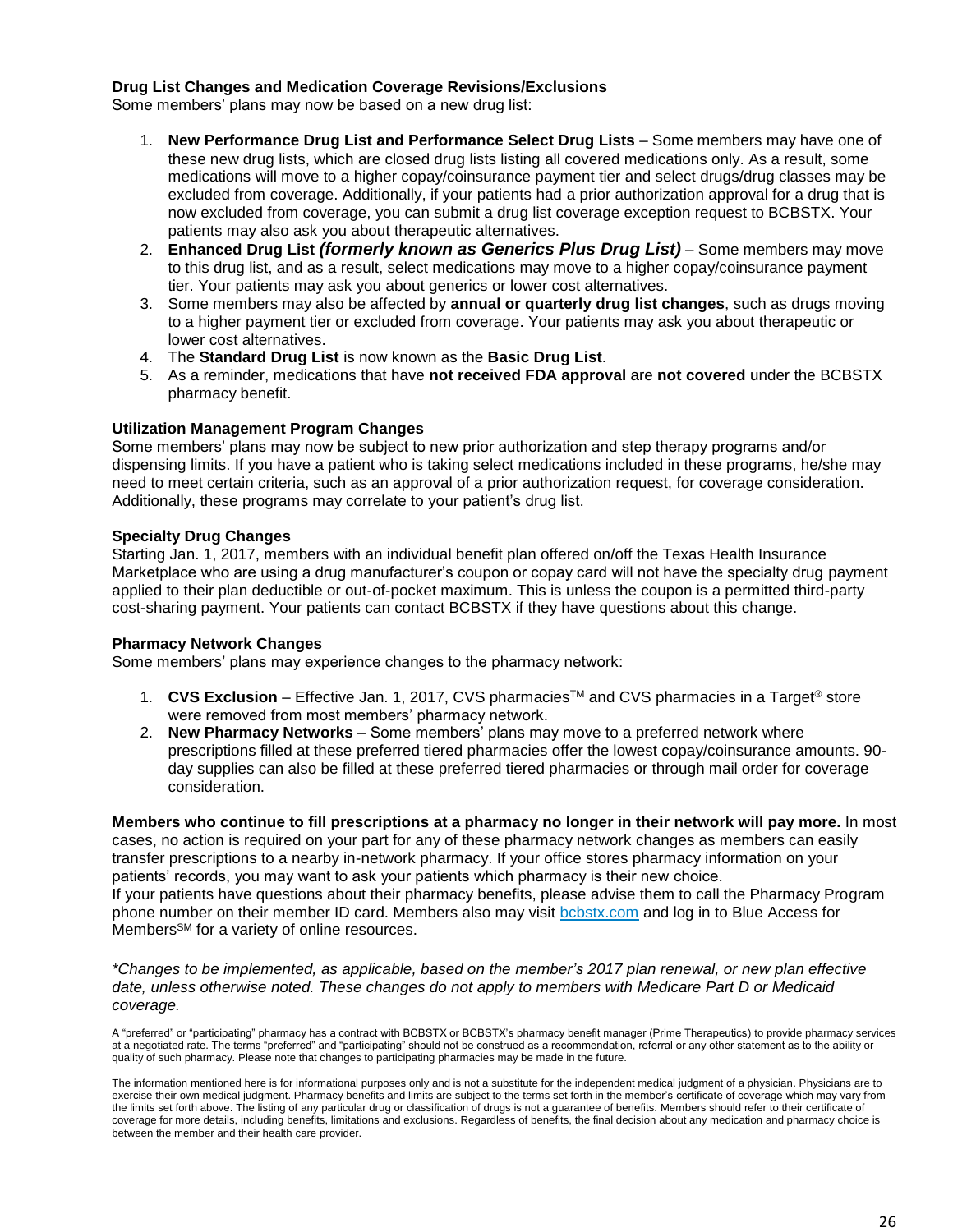Prime Therapeutics LLC is a pharmacy benefit management company. BCBSTX contracts with Prime to provide pharmacy benefit management, prescription home delivery and specialty pharmacy services. In addition, contracting pharmacies are contracted through Prime Therapeutics. The relationship between BCBSTX and contracting pharmacies is that of independent contractors. BCBSTX, as well as several independent Blue Cross and Blue Shield Plans, has an ownership interest in Prime.

**Pharmacy Benefit Tips**

For Blue Cross and Blue Shield of Texas (BCBSTX) members with prescription drug benefits administered by Prime Therapeutics<sup>®</sup>, BCBSTX employs several strategies common to the health benefits industry to m anage prescription drug benefits. These strategies may include formulary management, benefit design modeling, specialty pharmacybenefits, and clinical programs, among others. These programs allow BCBSTX members to have access to affordable quality health care. You can help support these initiatives by following the tips, guidelines and reminders below:

------------------------------------------------------------------------------------------------------------

*1. Prescribe Drugs Listed on the member's drug list (Formulary)*

The BCBSTX drug lists are provided as a guide to help in the selection of cost-effective drug therapy. Every major drug class is covered, although many of the drug lists cover most generics and fewer brand name drugs. The lists also provide members with criteria for how drugs are selected, coverage considerations and dispensing limits.While these drug lists are a tool to help members maximize their prescription drug benefits, the final decision about what medications should be prescribed is between the health care provider and the patient.

BCBSTX drug lists are regularly updated and can be found under **Pharmacy Program** on the BCBSTX provider website.

**Note:** For members with Medicare Part D or Medicaid coverage, the drug lists can be found on the plan's website:

- Blue Cross MedicareRx (PDP)<sup>SM</sup>: [bcbstx.com/medicare/part\\_d\\_druglist.html](http://www.bcbstx.com/medicare/part_d_druglist.html)
- Blue Cross Medicare Advantage (HMO)SM and (PPO)<sup>SM</sup>: [bcbstx.com/medicare/mapd\\_drug\\_coverage.html](http://www.bcbstx.com/medicare/mapd_drug_coverage.html)
- Blue Cross Medicare Advantage Dual Care (HMO SNP)<sup>SM</sup> [bcbstx.com/medicare/snp\\_drug\\_coverage.html](http://www.bcbstx.com/medicare/snp_drug_coverage.html)
- Texas STAR: [bcbstx.com/star/prescription-drugs/drug-coverage](http://www.bcbstx.com/star/prescription-drugs/drug-coverage)
- Texas CHIP: [bcbstx.com/chip/prescription-drugs/drug-coverage](http://www.bcbstx.com/chip/prescription-drugs/drug-coverage)

#### *2. RemindPatientsaboutCoveredPreventive Medications*

ManyBCBSTX health plans include coverage at no cost to the member for certain prescription drugs and over-the-counter (OTC) medicine products used for preventive care services and women's contraception. \*

- ACA\$0PreventiveDrugList[:bcbstx.com/pdf/rx/rx-aca-prev-list-tx.pdf](http://www.bcbstx.com/pdf/rx/rx-aca-prev-list-tx.pdf)
- Women's Contraceptive Coverage List: [bcbstx.com/pdf/rx/contraceptive-list-tx.pdf](http://www.bcbstx.com/pdf/rx/contraceptive-list-tx.pdf)

*\*Not available for all plans. Members should call the customer service number on their ID card to help determine what benefits may be available, including any requirements, limitations or exclusions that apply. Please refer to the member's certificate of coverage.*

*3. Submit NecessaryPriorAuthorizationRequests*

For some medications, the member's planmay require certain criteria to be met before prescription drug coverage may be approved. You will need to complete the necessary prior authorization request and submit it to BCBSTX. More information about these requirements can be found under [Pharmacy Program](https://www.bcbstx.com/provider/pharmacy/pa_step_therapy.html) on the BCBSTX provider website.

#### *4. AssistMemberswithFormularyExceptions*

If the medication you wish to prescribe is not on your patient's drug or the preventive care lists, a formulary exception may be requested. You can call the customer service number on the member's ID card to start the process, or complete the online form at: [myprime.com/en/coverage-exception](http://www.myprime.com/en/coverage-exception-form.html)[form.html.](http://www.myprime.com/en/coverage-exception-form.html)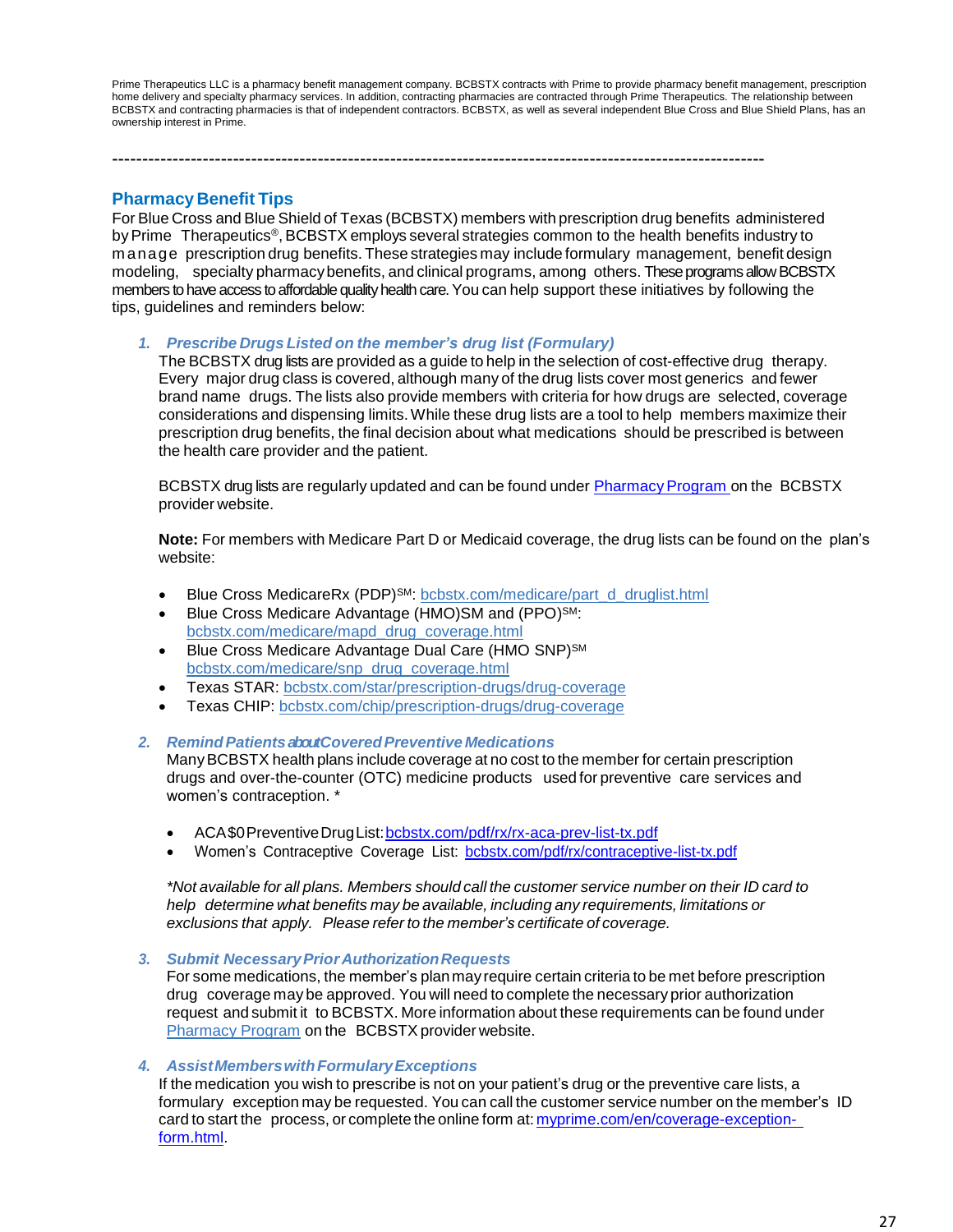Visit the Pharmacy Program section of our website for more information.

*Prime Therapeutics, LLC, is a pharmacy benefit management company. BCBSTX contracts with Prime to provide pharmacy benefit management, prescription home delivery and specialty pharmacy services. BCBSTX, as well as several independent Blue Cross and Blue Shield Plans, has an ownership interest in Prime.*

The information mentioned here is for informational purposes only and is not a substitute for the independent *medical judgment of a physician. Physicians are to exercise their own medical judgment. Pharmacy benefits* and limits are subject to the terms set forth in the member's certificate of coverage which may vary from the limits set forth above. The listing of any drug or classification of drugs is not a guarantee of benefits. *Members should refer to their certificate of coverage for more details, including benefits, limitations and exclusions. Regardless of benefits, the final decision about any medication is between the member and their health care provider.*

## **Dispensing QVT (Quantity Versus Time) Limits**

To help minimize health risks and to improve the quality of pharmaceutical care, dispensing QVT limits have been placed on select prescription medications. The limits are based upon the U.S. Federal Drug Administration and medical guidelines as well as the drug manufacturer's package insert.

**------------------------------------------------------------------------------------------------------------**

For current Drug List Dispensing Limits, visit [Pharmacy Program/Dispensing Limits](https://www.bcbstx.com/provider/pharmacy/quantity_time.html) on the BCBSTX provider website.

## **PrescriptionDrugLists**

Throughout the year, theBlue Cross and Blue Shield of Texas (BCBSTX) Clinical Pharmacydepartment frequentlyreviews the prescription drug lists. Tier placement decisions for each drug on the list follow a precise process, with several committees reviewing efficacy, safety and cost of each drug.

For current drug updates, visit Pharmacy Program/Prescription Drug List and Prescribing Guidelines on the BCBSTX provider website.

**------------------------------------------------------------------------------------------------------------**

**------------------------------------------------------------------------------------------------------------**

## **Provider General Information**

## **Medicare Outpatient Observation Notice Requirement**

**Applies to: Blue Cross Medicare Advantage (HMO) SM and Blue Cross Medicare Advantage (PPO) SM** As of March 1, 2017, the Notice of Observation Treatment and Implication for Care Eligibility Act (NOTICE Act) required hospitals and critical access hospitals (CAH) to provide notification to individuals receiving observation services as outpatients for more than 24 hours.

Hospitals and CAHs are required to give the CMS-developed standardized notice – the **Medicare Outpatient Observation Notice (MOON)** – to a Medicare beneficiary or enrollee who has been receiving observation services as an outpatient for more than 24 hours. The notice must be provided no longer than 36 hours after observation services are initiated. To obtain a copy, visit the CMS [website](https://www.cms.gov/Medicare/Medicare-General-Information/BNI/index.html) and then scroll down for copies of the CMS MOON instructions and forms in both English and Spanish.

The MOON will inform nearly one million beneficiaries annually of the reason the individual is an outpatient receiving observation services and the implications of observation services on cost sharing.

An oral explanation of the MOON must be provided, ideally in conjunction with the delivery of the notice. A signature must be obtained from the individual (or an individual qualified to act on their behalf) to acknowledge the receipt and understanding of the notice (or in cases of refusal of signature by such individual, signature by the staff member of the hospital or CAH providing the notice).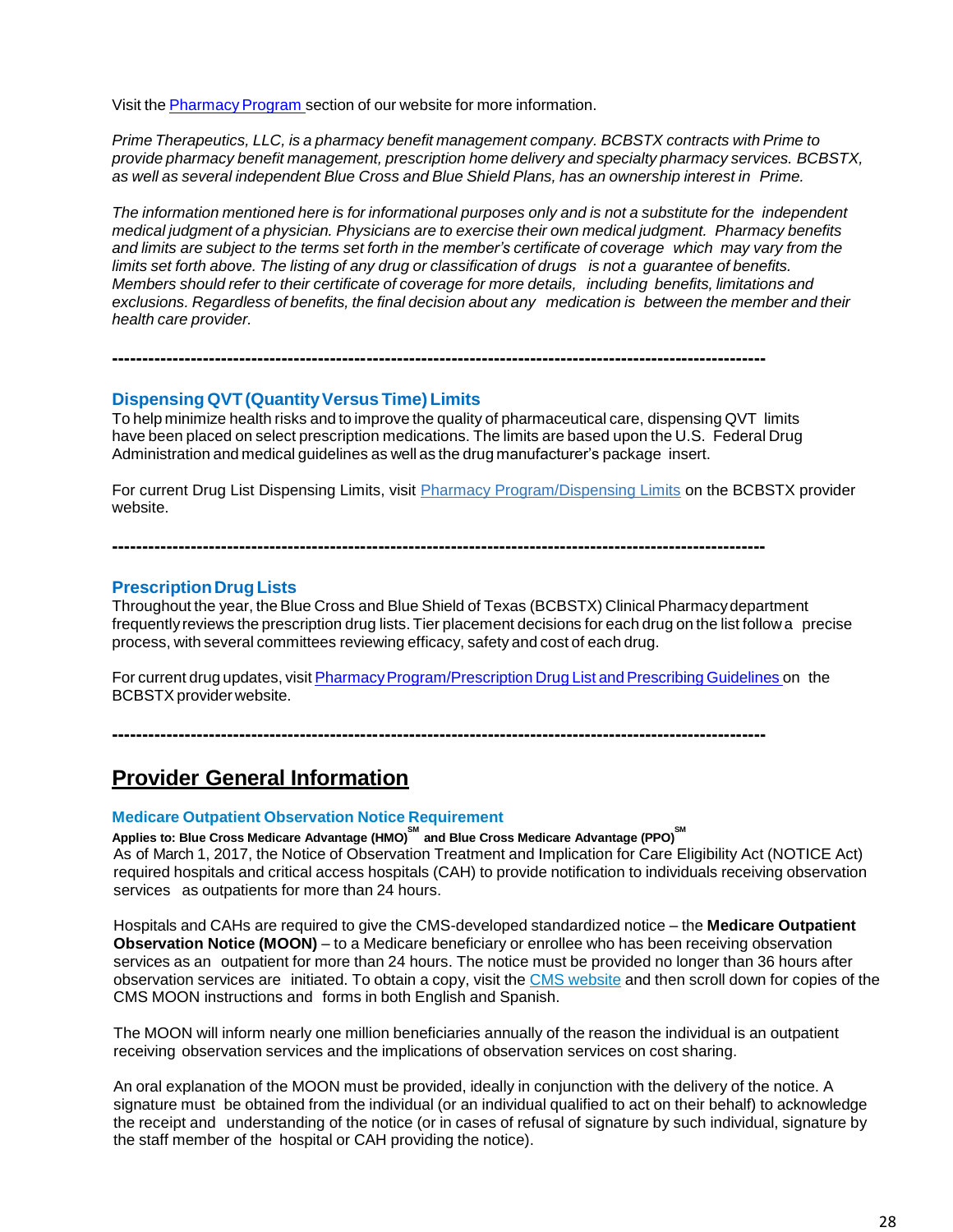If you have any questions or if you need additional information, please contact your BCBSTX [Network](https://www.bcbstx.com/provider/contact_us.html#localnetwork) Management [Representative.](https://www.bcbstx.com/provider/contact_us.html#localnetwork)

**------------------------------------------------------------------------------------------------------------**

**Provider Training**

BCBSTX is proud to offer complimentary educational webinar sessions. These online training sessions give you the flexibility to attend live sessions. Provider billers, utilization areas and administrative departments will benefit from these webinars. Please visit Education and [Reference](http://www.bcbstx.com/provider/training/index.html) on the [bcbstx.com/provider](http://www.bcbstx.com/provider/index.html) website to view what is available and sign up for training sessions.

**------------------------------------------------------------------------------------------------------------**

#### **After-hours AccessIsRequired**

Blue Cross and Blue Shield of Texas (BCBSTX) requires that primary care physicians/providers, specialtycare physicians, professional providers, and facility and ancillary providers provide urgent care, and emergencycare or coverage for care 24 hours a day, seven days a week. Providers must have a verifiable mechanism in place, for immediate response, for directing patients to alternative after-hours care based on the urgency of the patient's need.

#### **Acceptableafter-hoursaccessmechanismsmayinclude:**

- An answering service that offers to call or page the physician/provider or on-call physician/provider;
- a recorded message that directs the patient to call the answering service and the phone number is provided; or
- a recorded message that directs the patient to call or page the physician/provider or on-call physician/provider and the phone number is provided.

For more detail, [please refer to the provider manuals](https://www.bcbstx.com/provider/gri/index.html) for Blue Choice PPO<sup>SM</sup> Physician, Professional Provider and Facility and Ancillary Provider Manual (Section B) and Blue Essential ( formerly known as HMO Blue Texas<sup>SM</sup>), Blue Advantage HMO<sup>SM</sup>, Blue Premier Physician, Professional Provider, Facility and Ancillary Provider Manual (Section B) available in the Education & Reference section of our provider website. Click on the "Manual" link (note, a password is required).

**------------------------------------------------------------------------------------------------------------**

## **Medical Record Requests: Include Our Letter as Your Cover Sheet**

When you receive a letter from Blue Cross and Blue Shield of Texas (BCBSTX) requesting additional information, such as medical records or certificates of medical necessity, please utilize the letter as a cover sheet when sending the requested information to us.

This letter contains a barcode in the upper right corner to help ensure that the information you send is matched directly to the appropriate file and/or claim. Do not submit a Claim Review form in addition to the letter, as this could delay the review process.

Thank youfor your cooperation!

**------------------------------------------------------------------------------------------------------------**

## **Quest Diagnostics, Inc., Is the Exclusive HMO and Preferred StatewidePPO Clinical Reference LabProvider**

Quest Diagnostics, Inc., is the **exclusive** outpatient clinical reference laboratory provider for Blue Essentials<sup>sM</sup> (formerly known as HMO Blue Texas<sup>sM)</sup> members and Blue Advantage HMO<sup>sM</sup> subscribers\* and the **preferred statewide** outpatient clinical reference laboratory provider for Blue Cross and Blue Shield of Texas (BCBSTX) Blue Choice PPO<sup>SM</sup> subscribers. This arrangement excludes lab services provided during emergency room visits, inpatient admissions and outpatient day surgeries (hospital and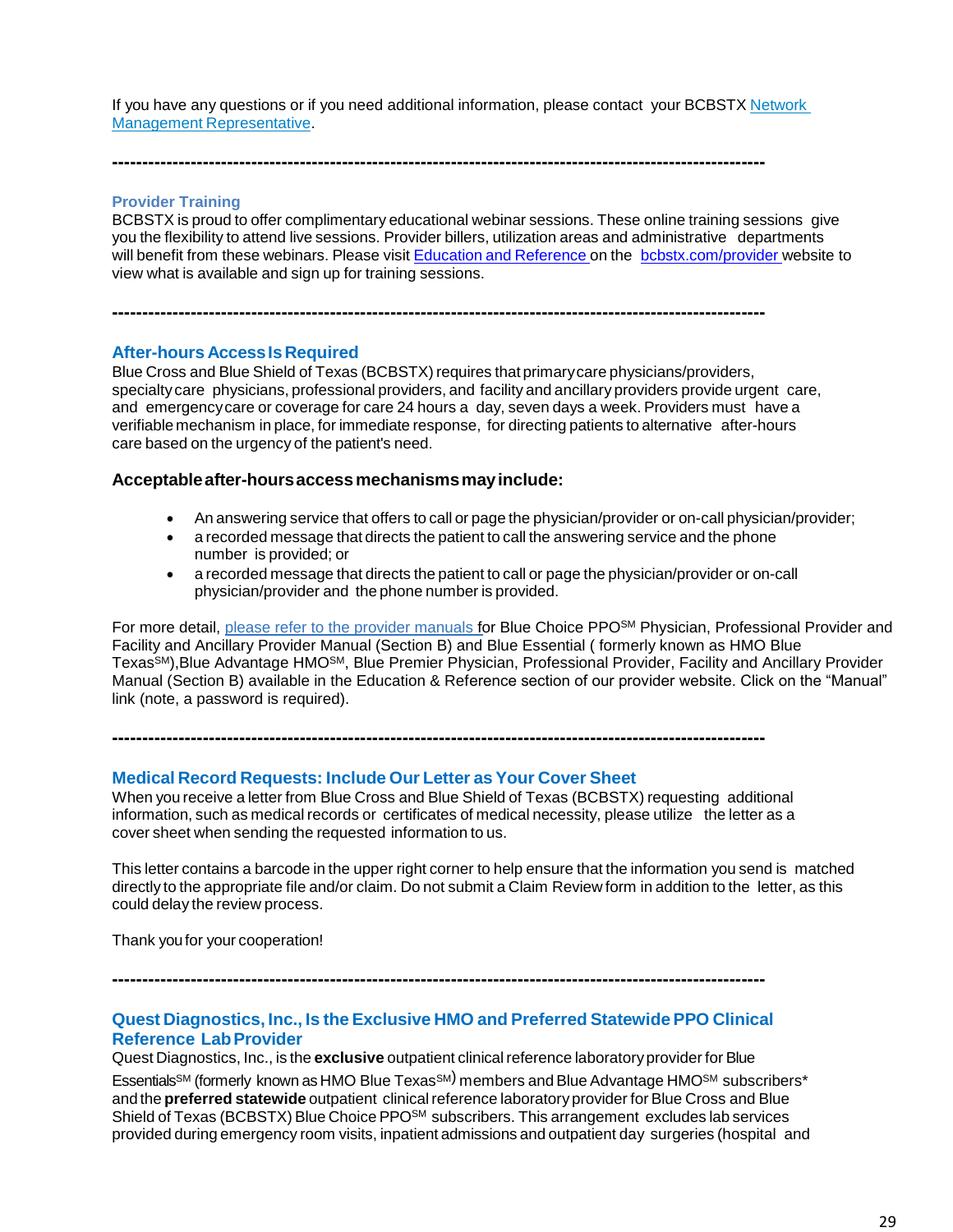free-standingambulatorysurgerycenters).

## **QuestDiagnosticsOffers:**

- On-linescheduling for Quest Diagnostics' Patient Service Center (PSC) locations. To schedule a patientPSC appointment, log onto [QuestDiagnostics.com/patient](https://www.questdiagnostics.com/home/patients) or call **888-277- 8772**.
- Convenient patient access to more than 195 patient service locations.
- $\bullet$  24/7 access to electronic lab orders, results and other office solutions through Care360® Labs and Meds.

For more information about Quest Diagnostics lab testing solutions or to establish an account, contact your QuestDiagnosticsPhysicianRepresentative or call **866-MY-QUEST** (866-697-8378).

For physicians, professional providers or facility and ancillary providers located in the HMO capitated lab counties, only the lab services/tests indicated on the Reimbursable Lab Services list will be reimbursed on a fee-for-service basis if performed in the physician's, professional provider's or facility or ancillary provider's office for BlueEssentials (formerlyknown as HMO Blue Texas) members. Please note all other lab services/tests performed in the physician's or professional provider's offices will not be reimbursed. You can access the county listing and the Reimbursable Lab Services list in the General [Reimbursement](https://www.bcbstx.com/provider/gri/index.html) [Information](http://www.pages02.net/hcscnosuppression/nlt_br_providers_june_2016_b_ok_060116_in_every_issue/LPT.url?kn=900482&amp%3Bamp%3Bvs=YTVjNjZjMzUtOGRhNi00MDUwLWI1MDAtYTg0NTI3M2JkZmUxOzA6ODk5OTgwMToyMjY0ODg5MjYwNzo5NDAwOTQyMjQ6OTQwMDk0MjI0OwS2) section located under the Standards and Requirements tab.

*\*Note:Physicians, professional providers orfacility and ancillary providers who are contracted/affiliated with a capitated IPA/medical group and physicians, professional providers or facility or ancillary providers who are* not part of a capitated IPA/medical group but who provide services to a member/subscriber whose PCP is a *member of a capitated IPA/medical group must contact the applicable IPA/medical group forinstructions regarding outpatient laboratory services.*

**MedicalPolicyDisclosure**

New or revised medical policies, when approved, will be posted on the Blue Cross and Blue Shield of Texas (BCBSTX) provider website on the 1st or 15th dayof each month. Those medical policies requiring disclosure will become effective 90 days from the posting date. Medical policies that do not require disclosure will become effective 15 days after the posting date. The specific effective date will be noted for each medical policy that is posted.

To view active and pending medical policies go to [bcbstx.com/provider](https://www.bcbstx.com/provider/index.html) and click on the Standards & Requirements tab, then click on the [Medical](http://www.medicalpolicy.hcsc.net/medicalpolicy/disclaimer?corpEntCd=TX1) Policies offering. After reading and agreeing to the disclaimer, you will then have access to active and pending medical policies.

**------------------------------------------------------------------------------------------------------------**

**------------------------------------------------------------------------------------------------------------**

**------------------------------------------------------------------------------------------------------------**

## **Draft Medical Policy Review**

To streamline the medical policy review process, you can view draft medical policies on the Blue Cross and Blue Shield of Texas (BCBSTX) provider website and provide your feedback online. If there are any draft medical policies to review, these documents will be made available for your review around the 1st and the 15th of each month with a review period of approximately two weeks.

To view draft [medical](http://www.medicalpolicy.hcsc.net/medicalpolicy/disclaimer?corpEntCd=TX1) policies go to our provider website and click on the Standards & Requirements tab, then click on the Medical Policies offering. After reading and agreeing to the disclaimer, you will then have access to view any draft medical policies, if available.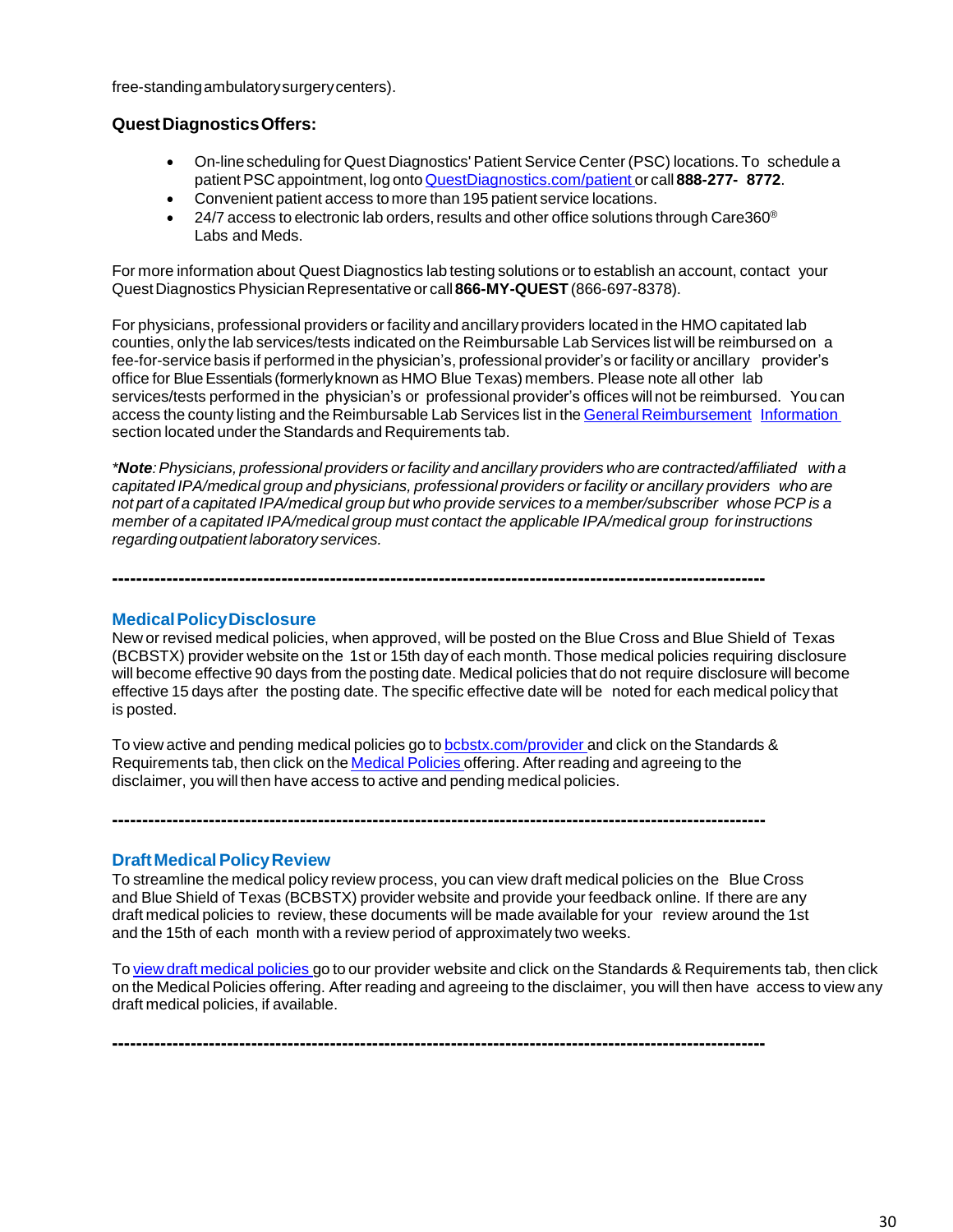## **Rights and Responsibilities**

**Blue Choice PPOSM Subscribers/Blue Advantage HMOSM Member Rights and Responsibilities**

As a provider for Blue Cross and Blue Shield of Texas (BCBSTX), you are obligated to be aware of subscribers'/members' rights and informed of subscribers' responsibilities. Our health plan subscribers/members may refer to their benefit booklet for a listing of their rights and responsibilities, which are also included below; you can also access these documents on our website at [bcbstx.com.](https://www.bcbstx.com/member/)

| <b>Rights</b>                                                                                                                                                                                                                                                                                                                      | <b>Responsibilities</b>                                                                                                                         |  |  |  |
|------------------------------------------------------------------------------------------------------------------------------------------------------------------------------------------------------------------------------------------------------------------------------------------------------------------------------------|-------------------------------------------------------------------------------------------------------------------------------------------------|--|--|--|
| Subscriber(s)/Member(s)                                                                                                                                                                                                                                                                                                            | Subscriber(s)/Member(s)                                                                                                                         |  |  |  |
| You have the right to:                                                                                                                                                                                                                                                                                                             | You have the responsibility to:                                                                                                                 |  |  |  |
| Receive information about<br>the organization, its services,<br>its practitioners and<br>providers and subscribers'<br>rights and responsibilities.<br>Make recommendations<br>regarding the organization's<br>subscribers' rights and<br>responsibilities policy.                                                                 | Provide, to the extent<br>possible, information that your<br>health benefit plan and<br>practitioner/providerneed, to<br>provide care.          |  |  |  |
| Participate with practitioners<br>in making decisions about<br>your health care.                                                                                                                                                                                                                                                   | Follow the plans and<br>instructions for care you have<br>agreed to with your<br>practitioner.                                                  |  |  |  |
| Be treated with respect and<br>recognition of your dignity<br>and your right to privacy.<br>A candid discussion of<br>appropriate or medically<br>necessarytreatmentoptions<br>for your condition, regardless<br>of cost or benefit coverage.<br>Voice complaints or appeals<br>about the organization or the<br>care it provides. | Understand your health<br>problems and participate in<br>the development of mutually<br>agreed upon treatment goals,<br>to the degree possible. |  |  |  |

## **Member Rights – You Have the Right to:**

- Receive information about the organization, its services, its practitioners and providers and members'rights andresponsibilities.
- Makerecommendations regardingtheorganization's members'rights andresponsibilities policy.
- Participate with practitioners in making decisions about your health care.
- Be treated with respect and recognition of your dignity and your right to privacy.
- Acandid discussion of appropriate or medically necessary treatment options for your condition, regardless of cost or benefit coverage.
- Voice complaints or appeals about the organization or the care it provides.

## **Member Rights – You Have the Responsibility to:**

- Meet all eligibilityrequirements of your employer and the Health Maintenance Organization (HMO).
- Identify yourself as an HMO member bypresenting your ID card and pay the copayment at the time of service for network benefits.
- Establish a physician/patient relationship with your primarycare physician/provider (PCP) and